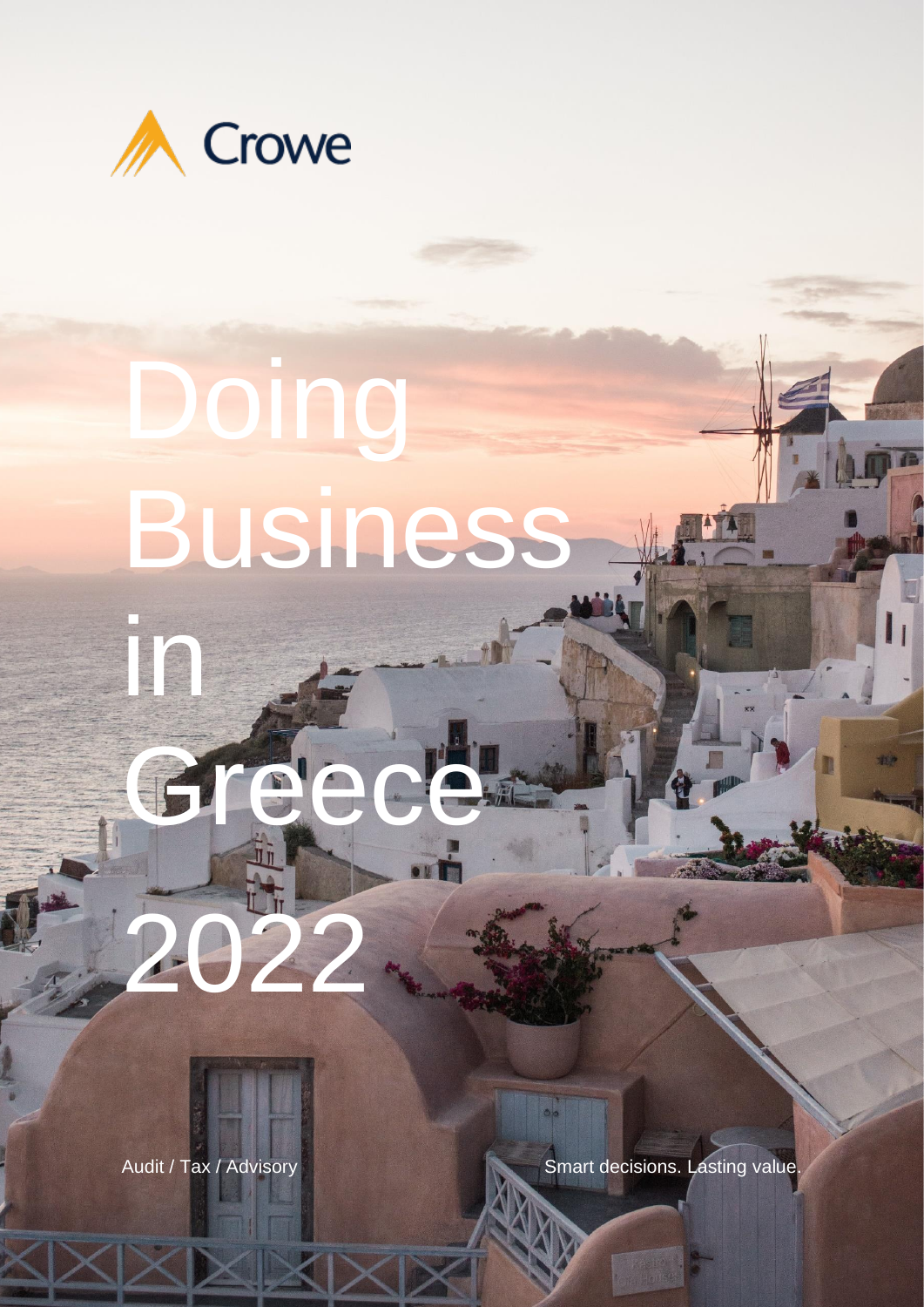# Welcome

# to Doing Business in Greece

Doing Business in Greece has been prepared by the Crowe Global member firm in Greece in order to provide general information for persons planning to do business with or in the country concerned and/or individuals intending to live and work in Greece temporarily or permanently.

This Guide includes relevant information about business operations and taxation matters. It is intended to assist organizations that are considering establishing a business in Greece either as a separate entity or as a subsidiary of an existing foreign company. It will also be helpful to anyone planning to come to Greece to work and live here either on secondment or as a permanent life choice.

Unless noted otherwise, the information contained in this Guide is believed to be accurate as of 1 January 2022. However, general publications of this nature cannot be used and are not intended to be used as a substitute for professional guidance specific to the reader's particular circumstances.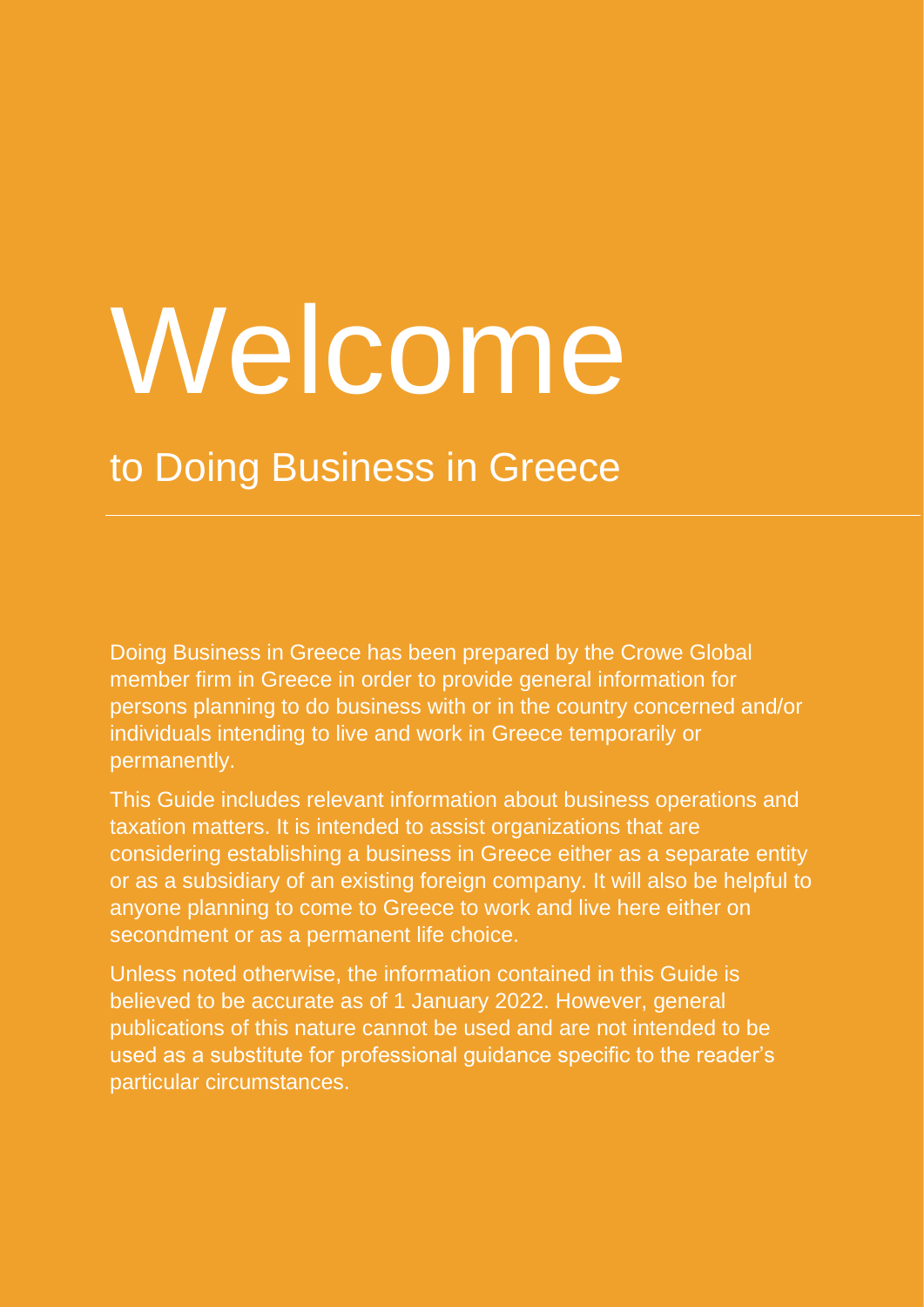*All lasting business is built on friendship. Alfred A. Montapert*



# About Crowe Global

Crowe Global is ranked among the top 10 global accounting networks, with over 200 independent accounting and advisory firms in more than 145 countries. Crowe Global's member firms are committed to impeccable quality service, highly integrated service delivery processes and a common set of core values that guide decisions daily.

Each firm is well-established as a leader in its national business community and is staffed by nationals, thereby providing the knowledge of local laws and customs which is important to clients undertaking new ventures or expanding into other countries. Crowe Global member firms are known for their personal service to privately and publicly held businesses in all sectors and have built an international reputation in the areas of audit, tax and advisory services.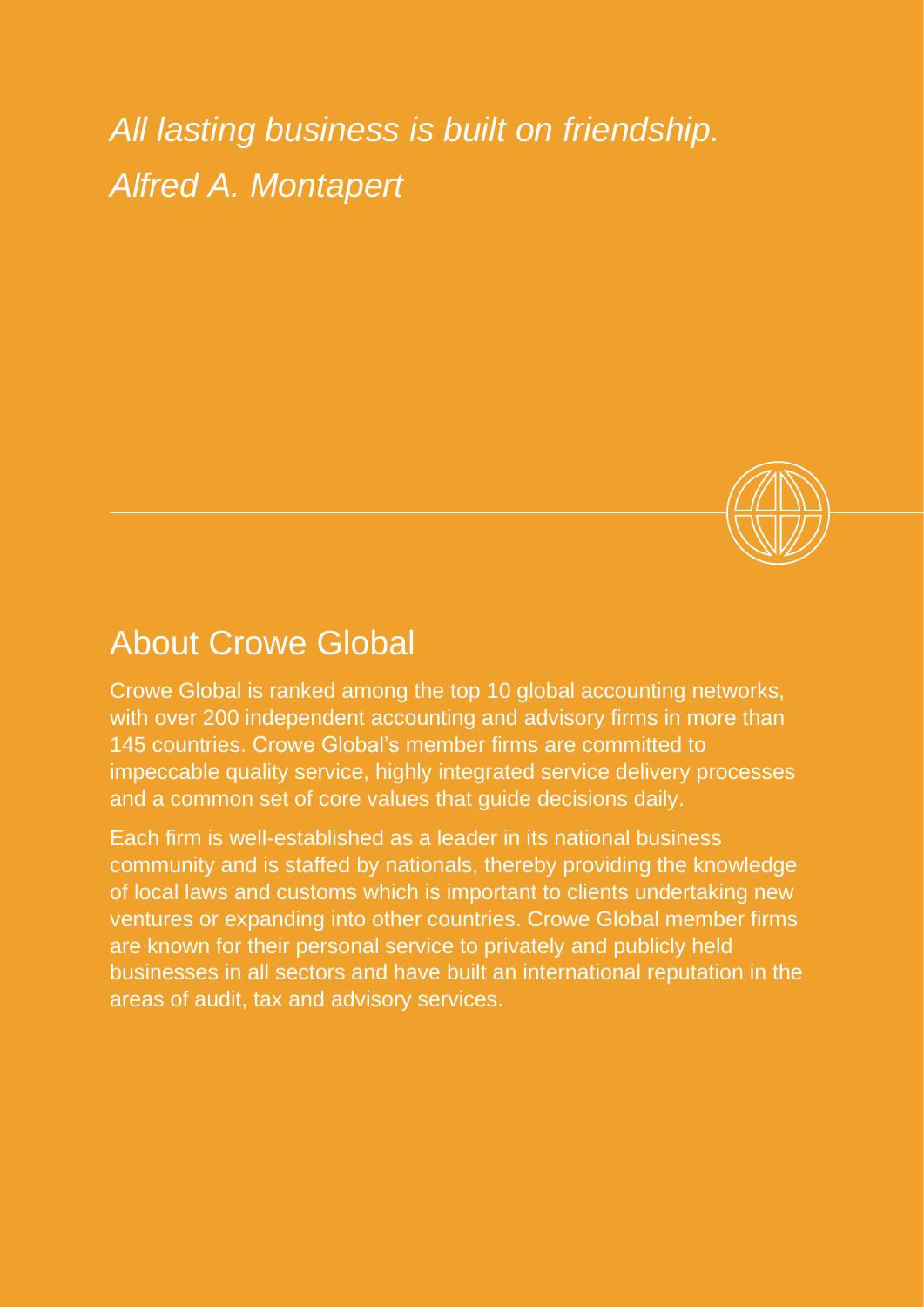#### General information

Local currency, Exchange rate to EUR as of 01/06/2020 Εuro (Eurozone member since 2001)

## Types of organization

LLC

| Name in local<br>language                                               | Eteria Periorismenis Efthinis - Ε.Ρ.Ε. (Εταιρεία Περιορισμένης<br>$E$ υθύνης - Ε.Π.Ε.)                                         |
|-------------------------------------------------------------------------|--------------------------------------------------------------------------------------------------------------------------------|
| Registrable in<br>commercial register /<br>legal entity                 | Yes / Yes                                                                                                                      |
| Minimum capital                                                         | 1,00 €                                                                                                                         |
| Minimal number of<br>shareholders/<br>Maximum number of<br>shareholders | 1                                                                                                                              |
| Capital tax /<br><b>Registration fees</b>                               | A 0,5% Capital Concentration Tax on contributed capital applies<br>on subsequent capital contributions not on initial capital. |
| Written form/<br>notarization                                           | Yes / Yes                                                                                                                      |
| <b>Registration with tax</b><br>authorities                             | Yes                                                                                                                            |
| Statutory audit                                                         | Yes (if classified as SME)                                                                                                     |

## Public company (joint-stock company)

| Name in local language                                                | Anonimi Eteria - A.E. (Ανώνυμη Εταιρεία - Α.Ε.) |
|-----------------------------------------------------------------------|-------------------------------------------------|
| Registrable in<br>commercial register /<br>legal entity               | Yes / Yes                                       |
| Minimum capital                                                       | 25.000,00 €                                     |
| Minimal number of<br>shareholders/Maximum 1<br>number of shareholders |                                                 |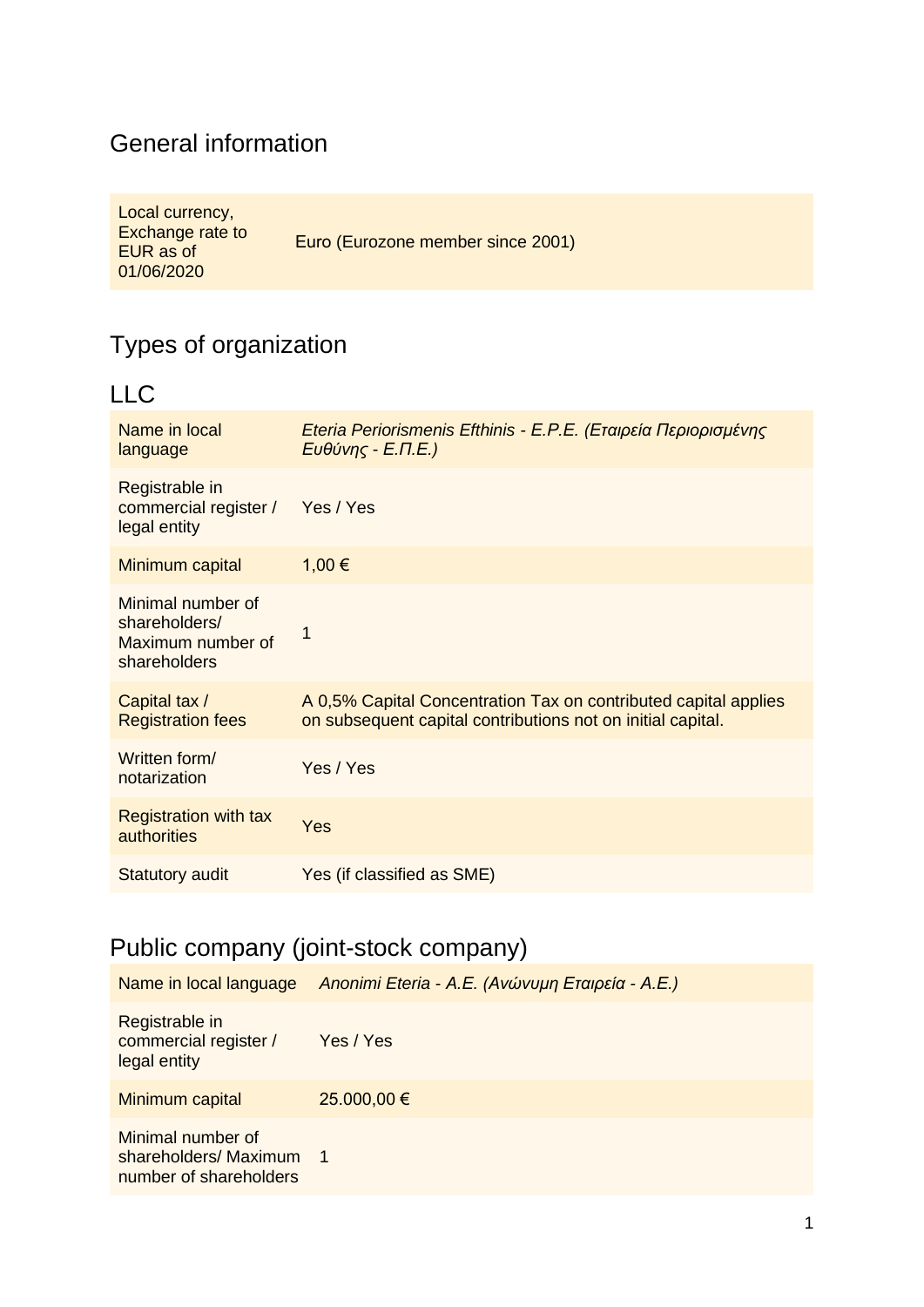| Capital tax /<br><b>Registration fees</b>   | A 0,5% Capital Concentration Tax on contributed capital applies<br>on subsequent capital contributions not on initial capital. A 0,1%<br>Competition Committee surcharge is levied on both initial and<br>subsequent capital contributions. |
|---------------------------------------------|---------------------------------------------------------------------------------------------------------------------------------------------------------------------------------------------------------------------------------------------|
| Written form/<br>notarization               | Yes / Yes                                                                                                                                                                                                                                   |
| <b>Registration with tax</b><br>authorities | Yes                                                                                                                                                                                                                                         |
| Statutory audit                             | Yes (if classified as SME).                                                                                                                                                                                                                 |

# Branch (permanent establishment)

| Name in local<br>language                                               | Ipokatastima eterias (Υποκατάστημα εταιρείας)                                                               |
|-------------------------------------------------------------------------|-------------------------------------------------------------------------------------------------------------|
| Registrable in<br>commercial register /<br>legal entity                 | Yes / No                                                                                                    |
| Minimum capital                                                         | n/a                                                                                                         |
| Minimal number of<br>shareholders/<br>Maximum number of<br>shareholders | n/a                                                                                                         |
| Capital tax /<br><b>Registration fees</b>                               | Capital injections not subject to Capital Concentration Tax if Head<br>Office is established within the EU. |
| Written form/<br>notarization                                           | n/a                                                                                                         |
| <b>Registration with tax</b><br>authorities                             | Yes                                                                                                         |
| <b>Statutory audit</b>                                                  | Yes, conditionally, i.e. branch of foreign banking institutions, etc.                                       |
|                                                                         |                                                                                                             |

# **Partnership**

| Name in local<br>language                               | Omorithmi Eteria - Ο.Ε. (Ομόρρυθμη Εταιρεία - Ο.Ε.) |
|---------------------------------------------------------|-----------------------------------------------------|
| Registrable in<br>commercial register /<br>legal entity | Yes / Yes                                           |
| Minimum capital                                         | n/a                                                 |
| Minimal number of<br>shareholders/                      | $\mathcal{P}$                                       |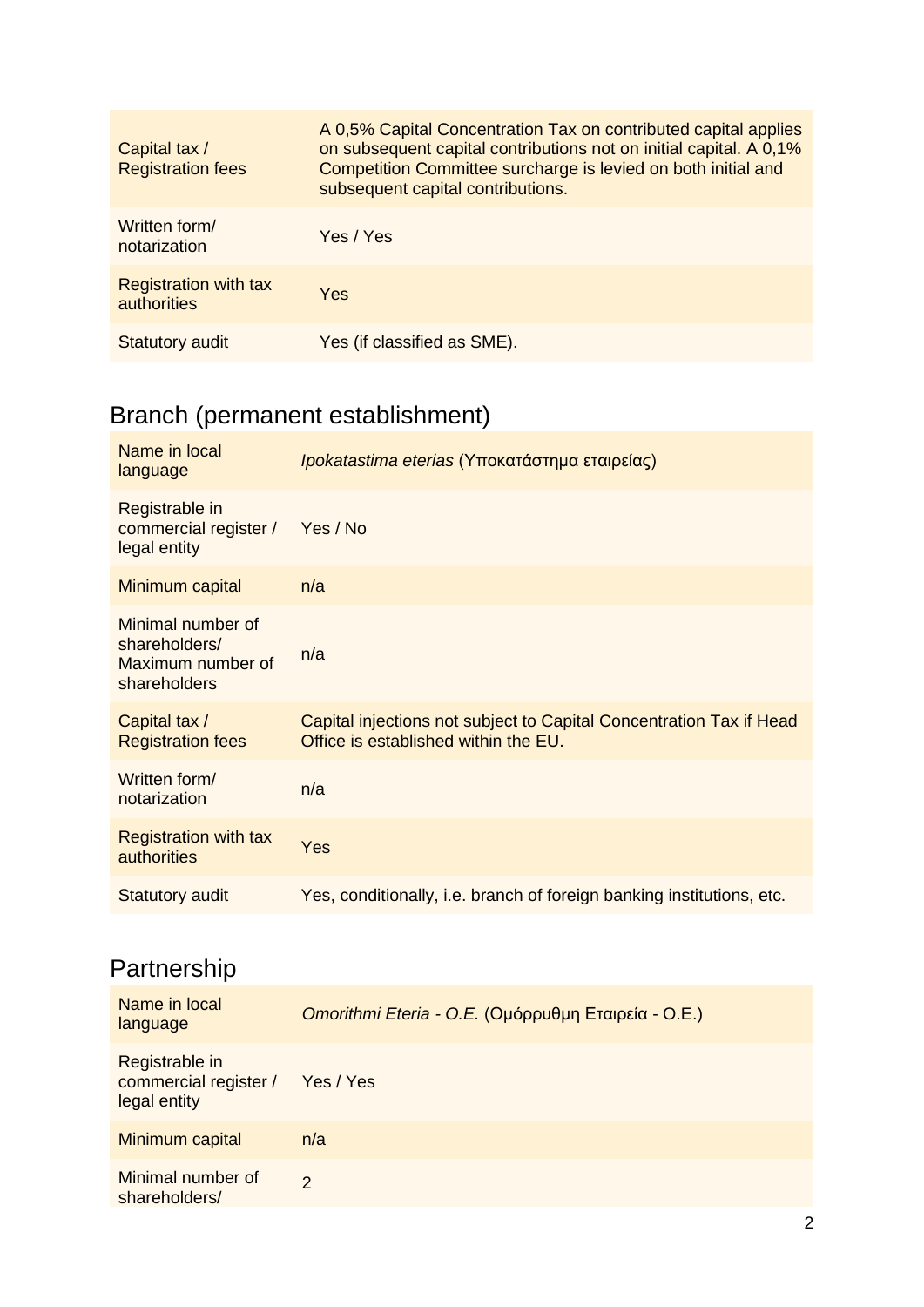| Maximum number of<br>shareholders           |                                                                                                                                |
|---------------------------------------------|--------------------------------------------------------------------------------------------------------------------------------|
| Capital tax /<br><b>Registration fees</b>   | A 0,5% Capital Concentration Tax on contributed capital applies<br>on subsequent capital contributions not on initial capital. |
| Written form/<br>notarization               | Yes / No, as a general rule                                                                                                    |
| <b>Registration with tax</b><br>authorities | Yes                                                                                                                            |
| <b>Statutory audit</b>                      | No, unless classified as SME and all participating partners are<br>capital companies.                                          |

# Limited Partenership

| Name in local<br>language                                               | Eterorithmi Eteria - Ε.Ε (Ετερόρρυθμη Εταιρεία - Ε.Ε.)                                                                         |
|-------------------------------------------------------------------------|--------------------------------------------------------------------------------------------------------------------------------|
| Registrable in<br>commercial register /<br>legal entity                 | Yes / Yes                                                                                                                      |
| Minimum capital                                                         | n/a                                                                                                                            |
| Minimal number of<br>shareholders/<br>Maximum number of<br>shareholders | 2                                                                                                                              |
| Capital tax /<br><b>Registration fees</b>                               | A 0,5% Capital Concentration Tax on contributed capital applies<br>on subsequent capital contributions not on initial capital. |
| Written form/<br>notarization                                           | Yes / No, as a general rule                                                                                                    |
| <b>Registration with tax</b><br>authorities                             | Yes                                                                                                                            |
| <b>Statutory audit</b>                                                  | No, unless classified as SME and all participating partners are<br>capital companies.                                          |

# Private Capital Company

| Name in local                                           | Idiotiki Kefaleouhiki Eteria - Ι.Κ.Ε. (Ιδιωτική Κεφαλαιουχική |
|---------------------------------------------------------|---------------------------------------------------------------|
| language                                                | $E$ ταιρεία - Ι.Κ.Ε.).                                        |
| Registrable in<br>commercial register /<br>legal entity | Yes / Yes                                                     |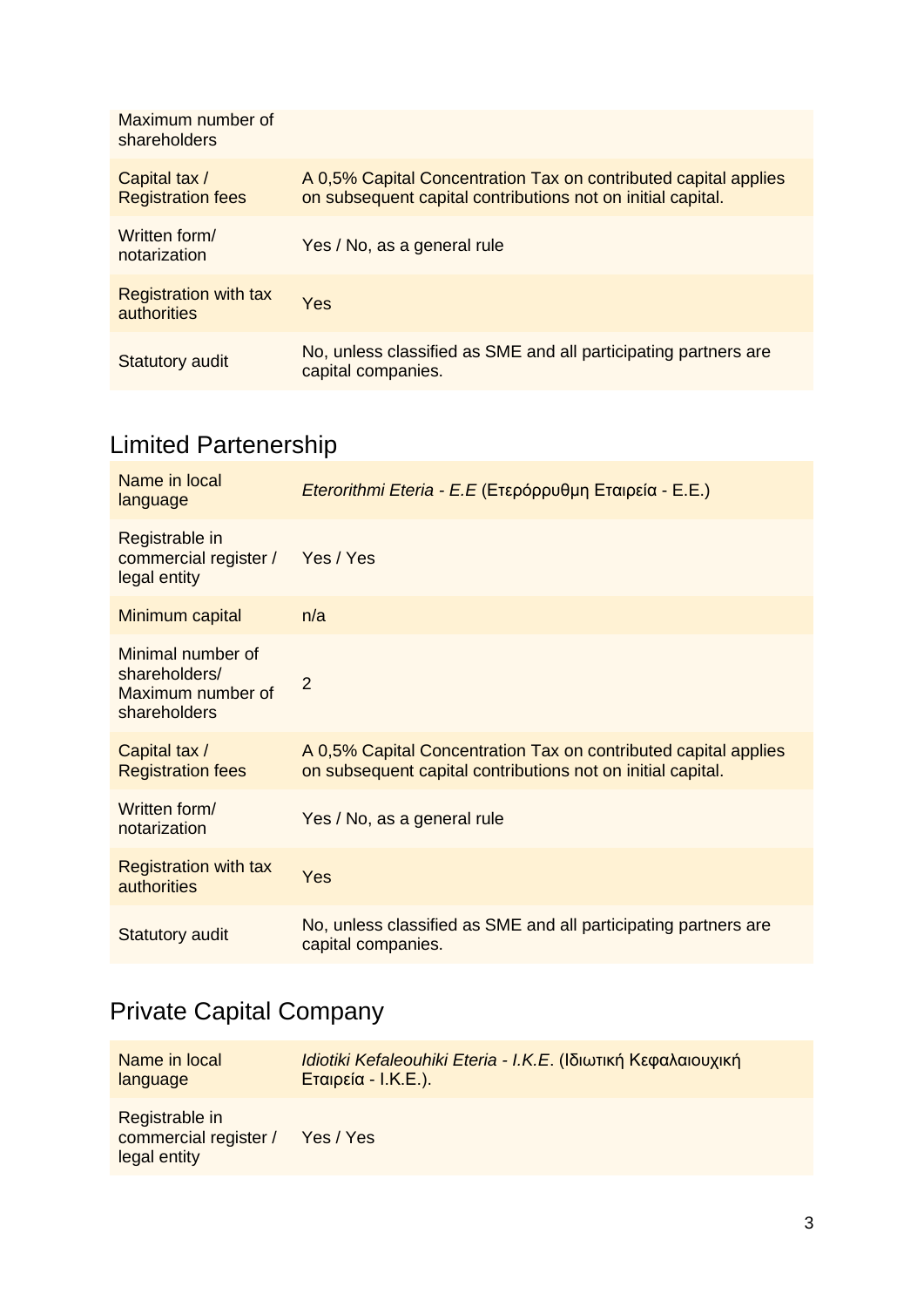| Minimum capital                                                         | 1                                                                                                                              |
|-------------------------------------------------------------------------|--------------------------------------------------------------------------------------------------------------------------------|
| Minimal number of<br>shareholders/<br>Maximum number of<br>shareholders | 1                                                                                                                              |
| Capital tax /<br><b>Registration fees</b>                               | A 0,5% Capital Concentration Tax on contributed capital applies<br>on subsequent capital contributions not on initial capital. |
| Written form/<br>notarization                                           | Yes / No, as a general rule                                                                                                    |
| <b>Registration with tax</b><br>authorities                             | Yes                                                                                                                            |
| <b>Statutory audit</b>                                                  | Yes (if classified as SME)                                                                                                     |

# Value added tax (VAT)

| <b>Tax rates</b>                                                 | Greece applies a standard VAT rate at 24%, a reduced rate at 13%<br>and a minimum rate at 6%. A special V.A.T. regime (30%<br>reduction) applies exclusively to certain islands of the Aegean sea.                                                                                                                                                                                                                                                                                                                                                                                                                                                                      |
|------------------------------------------------------------------|-------------------------------------------------------------------------------------------------------------------------------------------------------------------------------------------------------------------------------------------------------------------------------------------------------------------------------------------------------------------------------------------------------------------------------------------------------------------------------------------------------------------------------------------------------------------------------------------------------------------------------------------------------------------------|
| Supply of goods                                                  | Supply of goods (purchase of goods and exhange of goods)<br>including self-supply of goods.                                                                                                                                                                                                                                                                                                                                                                                                                                                                                                                                                                             |
| Supply of services                                               | Supply of services and self-supply of services.                                                                                                                                                                                                                                                                                                                                                                                                                                                                                                                                                                                                                         |
| <b>Special provisions</b><br>(exemptions to the<br>general rule) | The transfer of an enterprise either as a whole or as a part is not<br>considered as supply of goods.<br>Transfer of new buildings is subject to VAT.                                                                                                                                                                                                                                                                                                                                                                                                                                                                                                                   |
| Reverse charge on<br>local supplies                              | Reverse charge on domestic supply of mobile phones, gaming<br>consoles, laptops and smart tablets, provided it is a B2B<br>transaction, and sale of wastes.                                                                                                                                                                                                                                                                                                                                                                                                                                                                                                             |
| Import of services                                               | Import of services is subject for VAT for EU transactions (VIES<br>Declaration).                                                                                                                                                                                                                                                                                                                                                                                                                                                                                                                                                                                        |
| Deadline and<br>conditions for VAT<br>refund                     | Taxable persons are entitled to deduct input VAT provided that<br>goods purchased and services received are used in taxable<br>transactions. VAT credits are carried forward to the next period. In<br>certain cases a taxable person may qualify for a tax refund instead.<br>Taxable persons established in EU member states may claim a<br>refund for input VAT paid for purchasing goods or services in<br>Greece provided they do not undertake supplies of goods or<br>services in Greece (transportation services or services for which<br>the recipient reverse charge VAT are excluded). The refund<br>application is filed on the tax authority's e-platform. |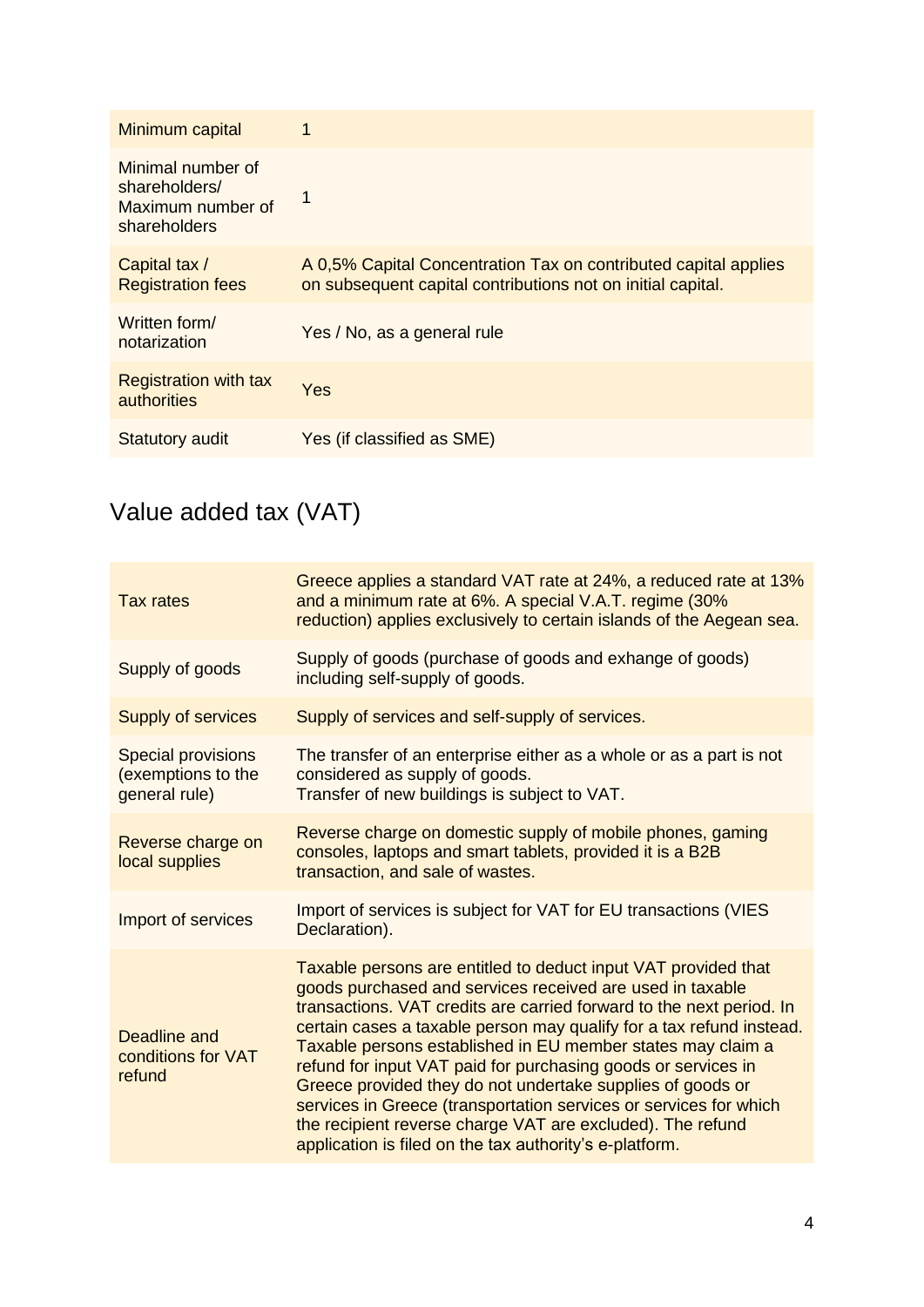| <b>Major Tax</b><br>exemptions                   | VAT tax exemptions include provision of services of a social or<br>cultural nature / importance such as medical, education and<br>insurance services, exports, international transit of goods and<br>shipping related transactions or the aircraft sector. |
|--------------------------------------------------|------------------------------------------------------------------------------------------------------------------------------------------------------------------------------------------------------------------------------------------------------------|
| <b>Real Estate</b>                               | The supply of new buildings (built 2006 and onwards) is subject to<br>VAT.                                                                                                                                                                                 |
| Foreign taxable<br>persons (VAT<br>registration) | Foreign persons are required to register for VAT purposes.<br>Distance sellers have a threshold of €10.000 (01 June 2021<br>onwards).                                                                                                                      |

# Corporate tax

| Both IFRS and Greek GAAP apply. Listed companies (and under<br>conditions their subsidiaries) and public sector organizations are<br>required to prepare financial statements under IFRS.<br>Financial statements must be prepared annually.<br>Double entry or single-entry books based on legal form or<br>turnover. Capital companies, limited partnerships by shares and<br>partnerships whose partners include exclusively capital<br>companies are required to keep double entry books. As a rule, all<br>other entities may keep double entry books is the annual turnover<br>exceeds €1,5m. |
|-----------------------------------------------------------------------------------------------------------------------------------------------------------------------------------------------------------------------------------------------------------------------------------------------------------------------------------------------------------------------------------------------------------------------------------------------------------------------------------------------------------------------------------------------------------------------------------------------------|
| All legal entities are taxed at a flat rate of 22% with minor<br>exceptions.                                                                                                                                                                                                                                                                                                                                                                                                                                                                                                                        |
| Resident entities are taxed on a worldwide income basis while<br>non-resident entities on Greek sourced income. All revenues<br>derived by a legal entity are classified as business income. A<br>company's taxable business profit is the sum of revenues arising<br>from business transactions minus business expenses,<br>depreciation and bad-debt provisions.                                                                                                                                                                                                                                  |
| The standard tax assessment period runs from January 1 to<br>December 31. Entities that keep double entry books may opt for a<br>period from July 1 to June 30. Subsidiaries and branches of<br>foreign companies may keep in line with the parent company.                                                                                                                                                                                                                                                                                                                                         |
| Losses may be carried forward for 5 years. Carry-backs not<br>permitted.                                                                                                                                                                                                                                                                                                                                                                                                                                                                                                                            |
| Tax depreciation varies from accounting depreciation allowed<br>under the GAAP or IFRS in terms of the timing of the depreciation<br>expense i.e. tax depreciations start from the next month following<br>the use of an asset and are determined on statutory rates while<br>accounting depreciations start when the asset is ready for use<br>and are determined on the estimated life expectancy of an asset.                                                                                                                                                                                    |
|                                                                                                                                                                                                                                                                                                                                                                                                                                                                                                                                                                                                     |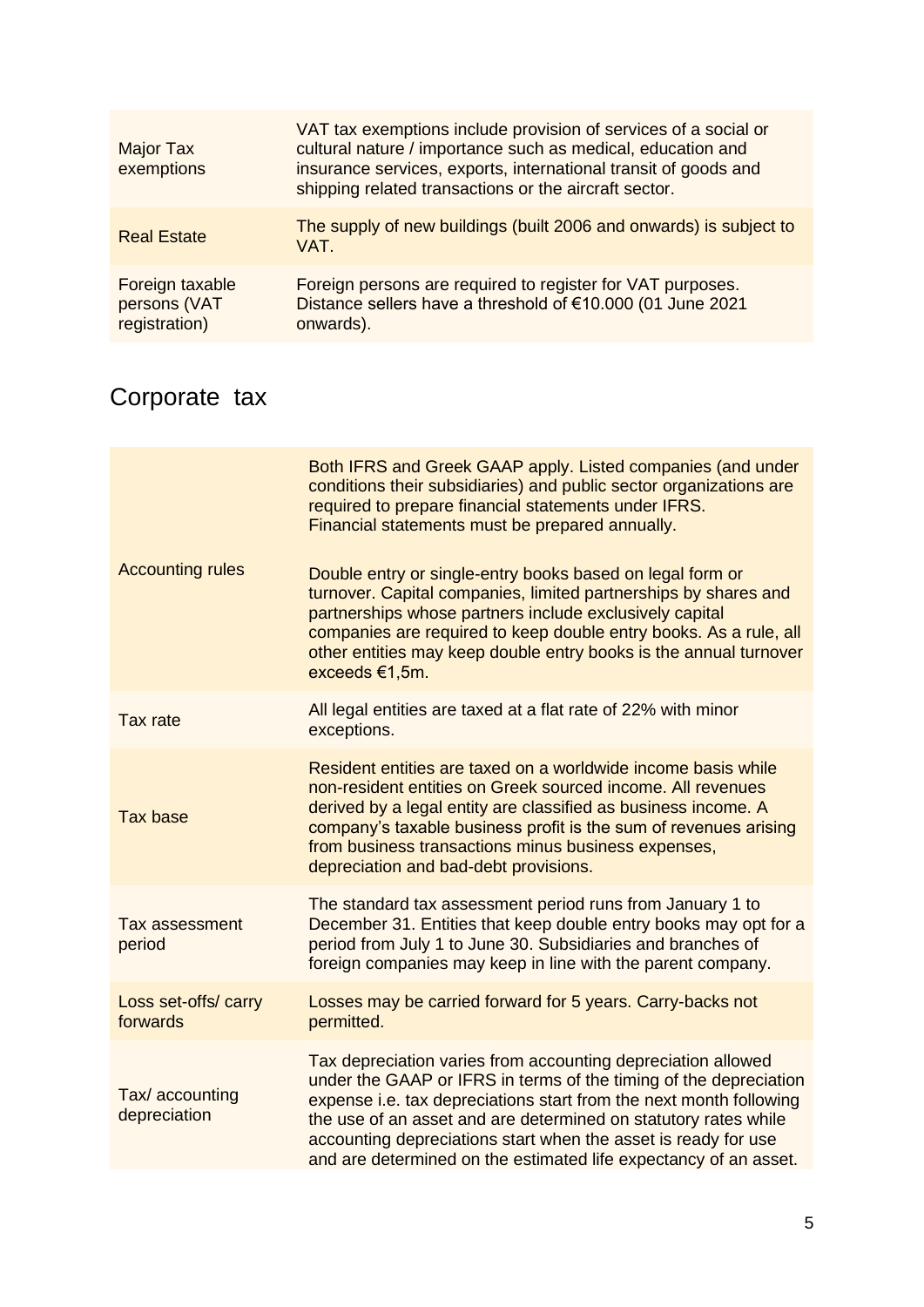|                                                                                                | These variations may result in temporary mismatches. Such<br>mismatches are filed to the Tax Authority.                                                                                                                                                                                                                                                                                                                                                                                                                                                                                                                                                                                                                                                                                                                                                                                                                                                                                                                                                                                                                                                                                                                                                                                                                                                                                                                                                                                                                                                                                                                                                   |
|------------------------------------------------------------------------------------------------|-----------------------------------------------------------------------------------------------------------------------------------------------------------------------------------------------------------------------------------------------------------------------------------------------------------------------------------------------------------------------------------------------------------------------------------------------------------------------------------------------------------------------------------------------------------------------------------------------------------------------------------------------------------------------------------------------------------------------------------------------------------------------------------------------------------------------------------------------------------------------------------------------------------------------------------------------------------------------------------------------------------------------------------------------------------------------------------------------------------------------------------------------------------------------------------------------------------------------------------------------------------------------------------------------------------------------------------------------------------------------------------------------------------------------------------------------------------------------------------------------------------------------------------------------------------------------------------------------------------------------------------------------------------|
| Tax deductibility of<br>interest, Excessive<br>interest rate rule, Thin<br>capitalization rule | Deductibility of interest from third-party loans (bank, interbank<br>and bond loans excluded) is disallowed to the extent it exceeds<br>the interest rate published by the Bank of Greece in the Bulletin<br>of Conjunctural Indicators for the period closest to the loan date;<br>Thin cap rules allow deductibility of net interest exceeding $\epsilon$ 3m<br>up to 30% of EBITDA following tax adjustments. Credit<br>institutions, insurance / reinsurance companies and pension<br>institutions are exempt.                                                                                                                                                                                                                                                                                                                                                                                                                                                                                                                                                                                                                                                                                                                                                                                                                                                                                                                                                                                                                                                                                                                                        |
| Reserves for bad<br>debts, leaves, etc.                                                        | Tax free reserves may be formed only under specific investment<br>incentives provisions, sale & lease back transactions or other ad<br>hoc provisions. Furthermore, income exempt from corporate tax,<br>i.e. intra group payments under the Parent - Subsidiary EU<br>Directive, capital gains / interest arising from EFSF bonds issued<br>under the restructuring of the Greek debt (P.S.I.) regime, etc.,<br>may be recorded in reserve accounts.<br>Assuming that the taxpayer has taken all appropriate actions to<br>ensure collection of a debt the taxpayer may form bad debt<br>provisions based on the amount of the claim and the period the<br>claim is outstanding.<br>For debt amounting to $€1.000,00$ outstanding for more than 12<br>months, the taxpayer may form a provision allocation of 100% of<br>said claim.<br>For debt exceeding $€1.000,00$ outstanding for more than 12<br>months, the taxpayer may allocate 50% of the debt, if the debt is<br>outstanding for more than 12 months, 75%, if the debt is<br>outstanding for more than 18 months or 100%, if the debt is<br>outstanding for more than 24 months.<br>Bad debt provisions are not allowed for debts covered under<br>insurance or guarantee, debts of State or local authorities or<br>debts under guarantee of these authorities and for debts<br>undertaken by partners, shareholders or subsidiaries with a<br>minimum participation of 10%.<br>Bad debts amounting to less than €300,00 (VAT included) may<br>be conditionally written off.<br>Special rules apply concerning bad-debt provisions with regard to<br>banks, leasing and factoring companies. |
| <b>Other Major tax</b><br>adjustments a)<br>increasing and b)<br>decreasing taxable<br>profit  | n/a                                                                                                                                                                                                                                                                                                                                                                                                                                                                                                                                                                                                                                                                                                                                                                                                                                                                                                                                                                                                                                                                                                                                                                                                                                                                                                                                                                                                                                                                                                                                                                                                                                                       |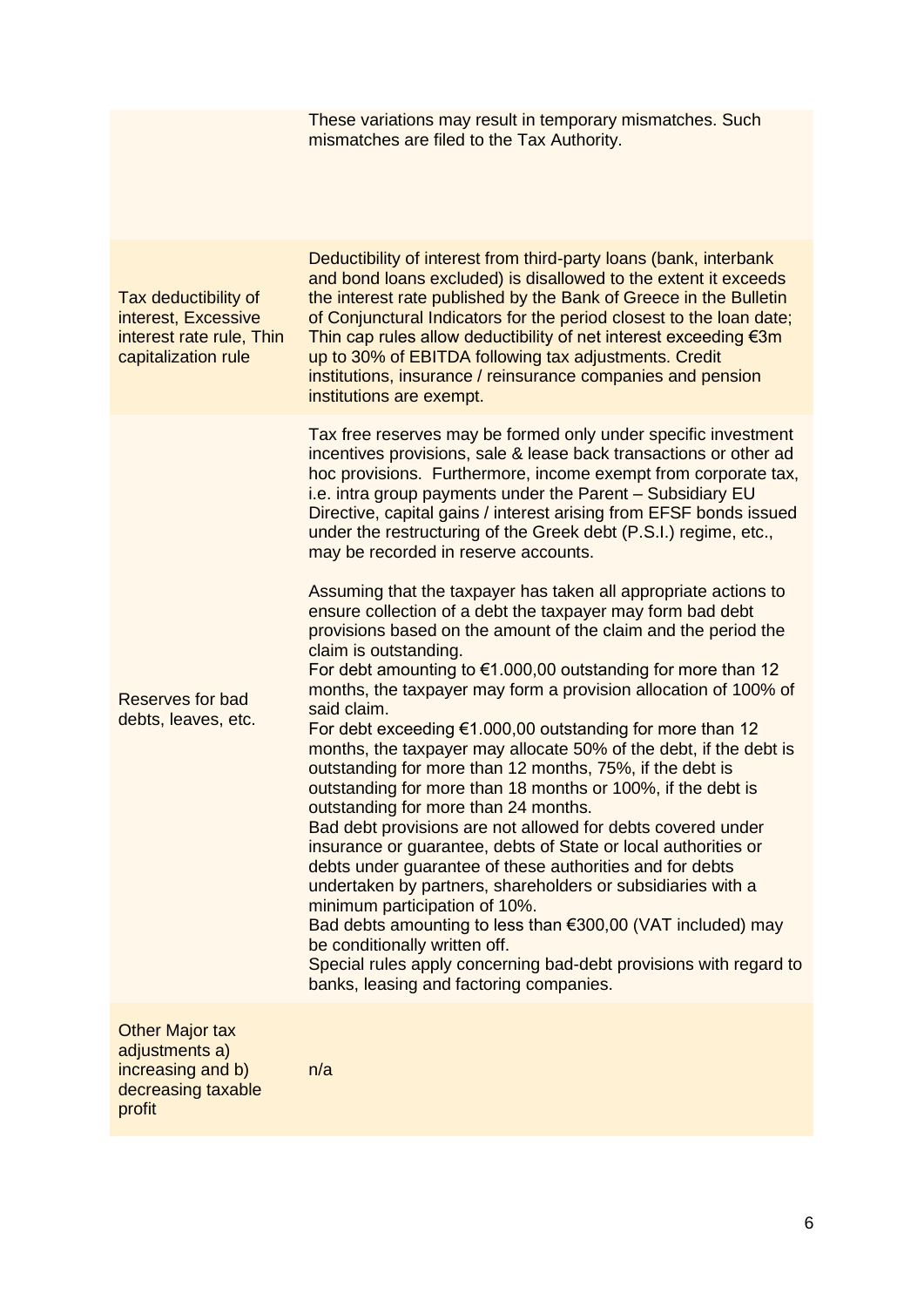| Transfer pricing,<br><b>Transfer pricing</b><br>documentation,<br><b>Related parties</b> | Associated enterprises are required to price intra group<br>transactions according to the Arm's Length Principle as<br>determined by the OECD Transfer Pricing Guidelines. The Arm's<br>Length Principle applies to both cross border and domestic<br>controlled transactions between associated entities (including<br>branches). Transfer pricing documentation is required when the<br>amount of transactions between associated parties exceeds a)<br>€100.000,00 and the total turnover of the enterprise is less than<br>€5m. or b) €200.000,00 when the total turnover exceeds €5m.<br>Transfer Pricing Documentation File consist of the Master File,<br>the Greek Documentation File and the Summary Information<br>Table, which contains information regarding the group, the<br>functions performed and the risks assumed, as well as a short<br>description of the transfer pricing documentation method<br>adopted.<br>Greek ultimate parent entities controlling a multinational group of<br>entities (MNEs) with annual total consolidated group revenues<br>exceeding €750m are required to file appropriate CBC reports.<br>The following persons are regarded as associated persons: a)<br>any person who owns directly or indirectly stocks, shares, or<br>shareholding of 33% or more, by value or by number, or profit<br>rights or voting rights, b) two or more persons if one person owns<br>directly or indirectly stocks, shares, voting rights or participation in<br>the capital of at least 33% percent, by value or by number, or<br>profit rights or voting rights, c) any person with whom there is a<br>direct or indirect relationship of substantial management<br>dependency or control, or who has or could potentially have a<br>decisive influence on another person, or where both persons<br>have direct or indirect relationship of substantial management<br>dependency or control with a third person or are potentially<br>influenced by such third person. |  |
|------------------------------------------------------------------------------------------|----------------------------------------------------------------------------------------------------------------------------------------------------------------------------------------------------------------------------------------------------------------------------------------------------------------------------------------------------------------------------------------------------------------------------------------------------------------------------------------------------------------------------------------------------------------------------------------------------------------------------------------------------------------------------------------------------------------------------------------------------------------------------------------------------------------------------------------------------------------------------------------------------------------------------------------------------------------------------------------------------------------------------------------------------------------------------------------------------------------------------------------------------------------------------------------------------------------------------------------------------------------------------------------------------------------------------------------------------------------------------------------------------------------------------------------------------------------------------------------------------------------------------------------------------------------------------------------------------------------------------------------------------------------------------------------------------------------------------------------------------------------------------------------------------------------------------------------------------------------------------------------------------------------------------------------------------------------------------------------------------------|--|
| <b>Withholding tax</b>                                                                   |                                                                                                                                                                                                                                                                                                                                                                                                                                                                                                                                                                                                                                                                                                                                                                                                                                                                                                                                                                                                                                                                                                                                                                                                                                                                                                                                                                                                                                                                                                                                                                                                                                                                                                                                                                                                                                                                                                                                                                                                          |  |
| <b>Interest</b>                                                                          | A 15% withholding tax applies to interest payments subject to<br>further reduction or elimination pursuant an applicable DTT or the<br>Interest and Royalties Directive. Interest payments in respect of<br>bank loans (including interest for late payment) and interbank<br>deposits are exempt.                                                                                                                                                                                                                                                                                                                                                                                                                                                                                                                                                                                                                                                                                                                                                                                                                                                                                                                                                                                                                                                                                                                                                                                                                                                                                                                                                                                                                                                                                                                                                                                                                                                                                                       |  |
| <b>Royalties</b>                                                                         | A 20% withholding tax applies to royalty payments subject to<br>further reduction or elimination pursuant an applicable DTT or the<br><b>Interest and Royalties Directive.</b>                                                                                                                                                                                                                                                                                                                                                                                                                                                                                                                                                                                                                                                                                                                                                                                                                                                                                                                                                                                                                                                                                                                                                                                                                                                                                                                                                                                                                                                                                                                                                                                                                                                                                                                                                                                                                           |  |
| <b>Dividends</b>                                                                         | A 5% withholding tax applies to dividend payments subject to<br>further reduction or elimination pursuant an applicable DTT or the<br>Parent - Subsidiary Directive. Profit distribution by partnerships<br>that keep single entry books are not subject to withholding tax.                                                                                                                                                                                                                                                                                                                                                                                                                                                                                                                                                                                                                                                                                                                                                                                                                                                                                                                                                                                                                                                                                                                                                                                                                                                                                                                                                                                                                                                                                                                                                                                                                                                                                                                             |  |
| <b>Services</b>                                                                          | 0% withholding tax applies for services provided by legal entities.<br>Fees received in relation to technical services <i>i.e.</i> construction<br>projects are subject to a 3% withholding tax.                                                                                                                                                                                                                                                                                                                                                                                                                                                                                                                                                                                                                                                                                                                                                                                                                                                                                                                                                                                                                                                                                                                                                                                                                                                                                                                                                                                                                                                                                                                                                                                                                                                                                                                                                                                                         |  |
| Group taxation                                                                           | Group Taxation is not available in Greece.                                                                                                                                                                                                                                                                                                                                                                                                                                                                                                                                                                                                                                                                                                                                                                                                                                                                                                                                                                                                                                                                                                                                                                                                                                                                                                                                                                                                                                                                                                                                                                                                                                                                                                                                                                                                                                                                                                                                                               |  |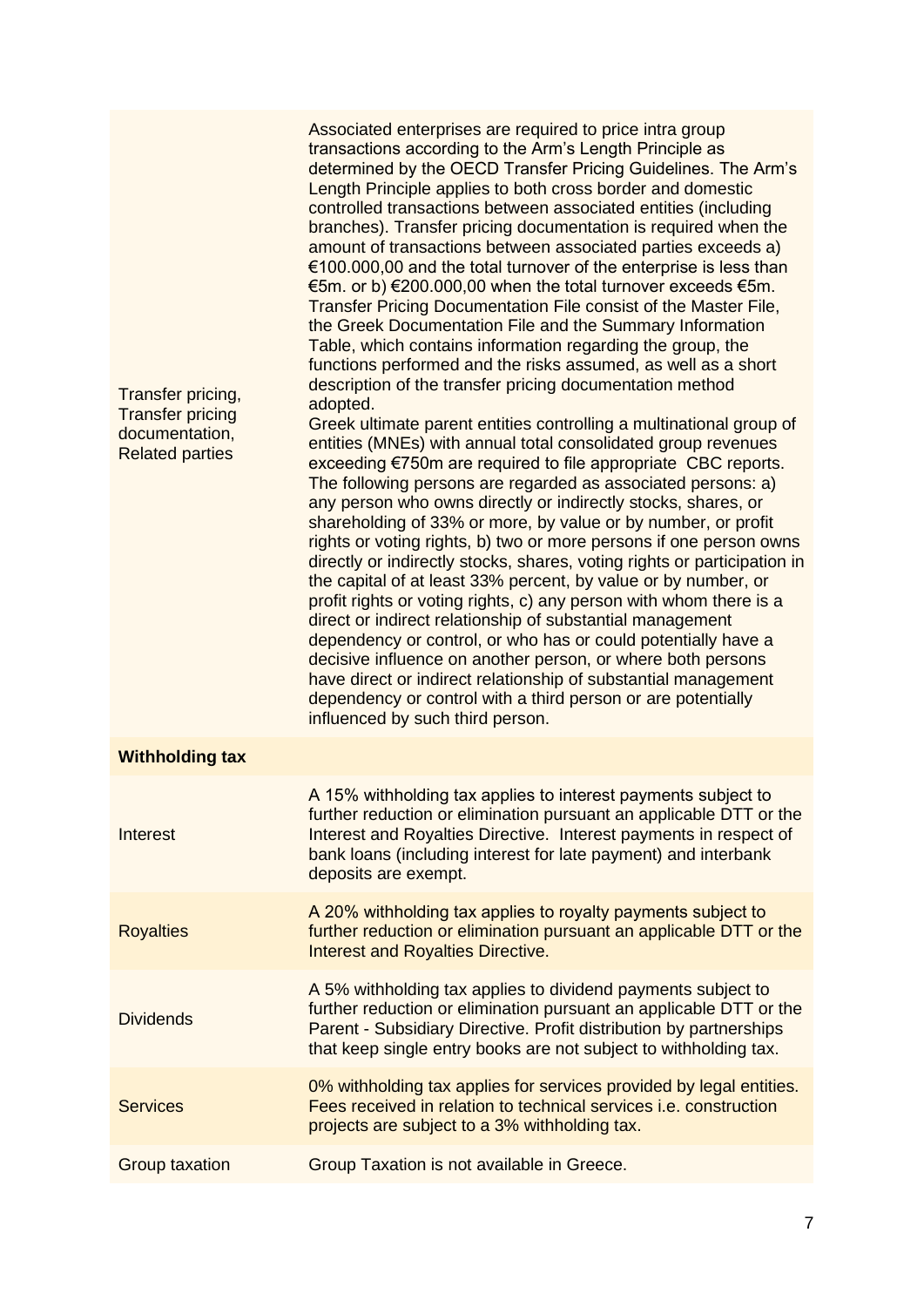#### Personal income taх

| Taxable income                                 | Resident individuals are taxed on their worldwide income, non-<br>residents only on Greek sourced income. Taxable income includes<br>employment income, business income, passive income (dividends,<br>interest, royalties and immovable property) and capital gains. CFC<br>provisions may apply. |  |  |
|------------------------------------------------|----------------------------------------------------------------------------------------------------------------------------------------------------------------------------------------------------------------------------------------------------------------------------------------------------|--|--|
| Income from<br>employment/ self-<br>employment | Employment and business income are taxed progressively on a<br>tax scale from 9% for income up to €10.000,00 to 44% for income<br>exceeding €40.000,00. Certain tax breaks are allowed only for<br>employment income.                                                                              |  |  |
| Income from property<br>and property rights    | Income from property up to $\epsilon$ 12.000,00 is taxed at 15%, up to<br>€35.000,00, at 35% and over €35.000,00 at 45%.                                                                                                                                                                           |  |  |
| Income from capital                            | see below at Withholding tax                                                                                                                                                                                                                                                                       |  |  |
| Other income                                   | n/a                                                                                                                                                                                                                                                                                                |  |  |
| <b>Withholding tax</b>                         |                                                                                                                                                                                                                                                                                                    |  |  |
| Interest                                       | Interest income is taxed at a 15% flat rate. Tax is withheld at the<br>source.                                                                                                                                                                                                                     |  |  |
| <b>Royalties</b>                               | Royalties income is taxed at a 20% flat rate. Tax is withheld at the<br>source.                                                                                                                                                                                                                    |  |  |
| <b>Dividends</b>                               | Dividend income is taxed at a 5% flat rate. Tax is withheld at the<br>source.                                                                                                                                                                                                                      |  |  |
| Capital gain                                   | Capital gains currently include gains from the alienation fo shares<br>and are taxed at a 15% flat rate. Tax on the sale of real estate<br>property suspended until 31/12/2022.                                                                                                                    |  |  |

# Mandatory social contributions

| <b>Contribution rates</b>              | Contribution rates are based on the nature of the employment.                                                                            |  |  |
|----------------------------------------|------------------------------------------------------------------------------------------------------------------------------------------|--|--|
| Minimum and<br>maximum<br>contribution | The minimum is set to $\epsilon$ 650 gross and the maximum to $\epsilon$ 6.500<br>gross on a monthly basis payable 14 times per year.    |  |  |
| Self-employed<br><b>individuals</b>    | Contribution rates for self-employed individuals differ according to<br>the nature of the undertaking, active years and income realized. |  |  |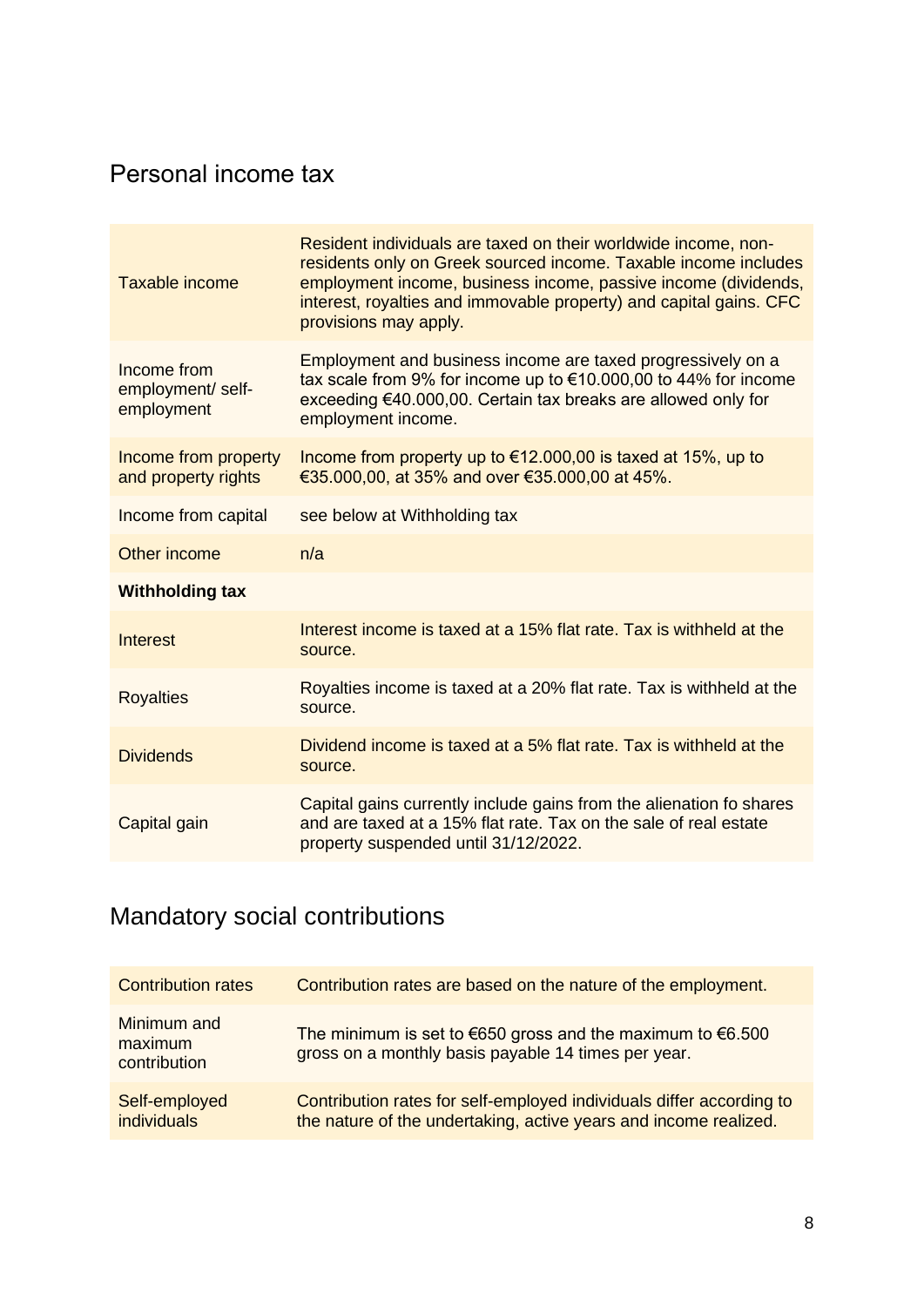As a rule contribution rates for employed individuals is 39,66% allocated between employer and employee (24.33% and 15.33% respectively).

#### BEPS implementation

|                                                | A resident of Greece (individual or company) who is a shareholder of<br>a non-resident corporate entity may be taxed on the undistributed<br>passive income of that entity if:                                                                                                              |
|------------------------------------------------|---------------------------------------------------------------------------------------------------------------------------------------------------------------------------------------------------------------------------------------------------------------------------------------------|
|                                                | The entity is controlled by Greek residents <i>i.e.</i> one or more residents<br>jointly own, directly or indirectly, at least 50% of the capital of the<br>entity or of the total voting power or are entitled to at least 50% of the<br>yield of the assets of the entity.                |
| <b>CFC</b>                                     | More than 30% of the CFC's net income is classified as passive<br>income;                                                                                                                                                                                                                   |
|                                                | The corporate tax paid in the residence country of the CFC is lower<br>than the difference between the corporate tax that would have been<br>paid in Greece and the actual corporate tax paid in a foreign country,                                                                         |
|                                                | CFC provisions do not apply if the CFC is established within the EU<br>or EEA and it's economic activity is properly substantiated by staff,<br>equipment, assets and premises. This exception is not applied to<br>legal entities or permanent establishments situated in a third country. |
| DAC <sub>6</sub>                               | Yes                                                                                                                                                                                                                                                                                         |
| <b>CRS</b>                                     | Financial institutions are required to report information regarding<br>accounts held directly or indirectly by foreign tax residents pursuant<br>the transposition of EU Directive 2014/107/EU (Directive of<br><b>Administrative Cooperation 2)</b>                                        |
| <b>Profit shifting</b><br>rule                 |                                                                                                                                                                                                                                                                                             |
| GAAR/ other anti-<br>abuse rules (PPT,<br>etc) | The Tax Administration may disregards any arrangement or a series<br>of arrangements aiming to obtain a tax advantage contrary to the<br>purpose of the Law. Such arrangements are deemed as sham<br>arrangements lacking valid commercial substance.                                       |
|                                                |                                                                                                                                                                                                                                                                                             |

#### Global employment issues

| Work and                |
|-------------------------|
| <b>Residence permit</b> |

Non EU nationals are required to have a work and residence permit prior to working in Greece. EU residents are required to file for a Registration Certificate (blue card), if they stay in the country for more than 3 months.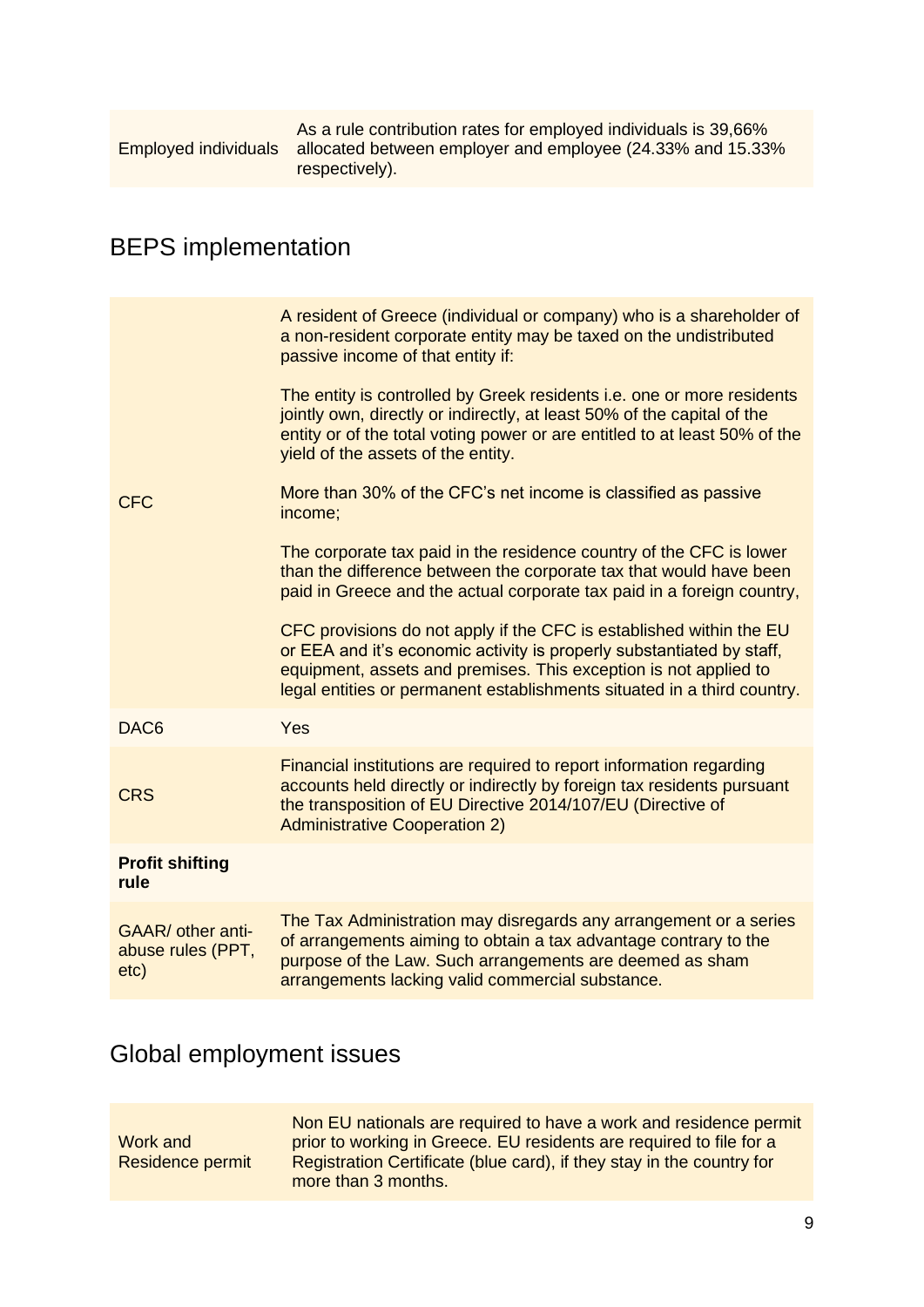## Taxation of immovable property

| <b>Tax depreciation</b>            | Tax deductible depreciation using the straight line method on<br>property acquisition cost                                                                                                                                                                                                                        |  |  |  |
|------------------------------------|-------------------------------------------------------------------------------------------------------------------------------------------------------------------------------------------------------------------------------------------------------------------------------------------------------------------|--|--|--|
| Depreciation<br>categories         | The basic depreciation categories are the following: Commercial /<br>residential buildings; Industrial buildings; Machinery; Motor<br>vehicles; Furniture and fixtures;                                                                                                                                           |  |  |  |
| Land                               | No depreciation                                                                                                                                                                                                                                                                                                   |  |  |  |
| <b>Building</b>                    | 4%                                                                                                                                                                                                                                                                                                                |  |  |  |
| <b>Tax base</b>                    | Acquisition cost plus additions and employment costs                                                                                                                                                                                                                                                              |  |  |  |
| <b>Special depreciation</b>        | Newly established entities for the first 3 years of operation may<br>suspend depreciation of assets.                                                                                                                                                                                                              |  |  |  |
| <b>Real estate transfer</b><br>tax | 3,09% (3,00% tax plus 3% municipal tax) either on market value or<br>objective value, whichever is highest. A sale is subject to either<br><b>RETT or VAT.</b>                                                                                                                                                    |  |  |  |
| Property tax (rate<br>and base)    | Property tax is determined according to a number of statutory<br>coefficients affecting the value of the property (i.e. size, location,<br>age, etc.). A supplementary tax is levied on the total tax value of<br>the property ranging from 0,15% to 1,15%, if the total value<br>exceeds €250.000,00.            |  |  |  |
| <b>Real estate funds</b>           | <b>Real Estate Investment Company</b>                                                                                                                                                                                                                                                                             |  |  |  |
| Owner of the fund<br>assets        | The Real Estate Investment Company                                                                                                                                                                                                                                                                                |  |  |  |
| Valuation                          | n/a                                                                                                                                                                                                                                                                                                               |  |  |  |
| Investment                         | A REIC is obliged to invest at least 80% of its total assets in real<br>estate and in rights, shares or units in commercial or industrial<br>property, or in residential property up to 25% of its total<br>investments, or in plots where commercial/industrial/or residential<br>buildings will be constructed. |  |  |  |
| <b>Risk diversification</b>        | Investment in real estate properties in third countries outside EEA<br>is permitted up to 20% of the Company's property portfolio value.                                                                                                                                                                          |  |  |  |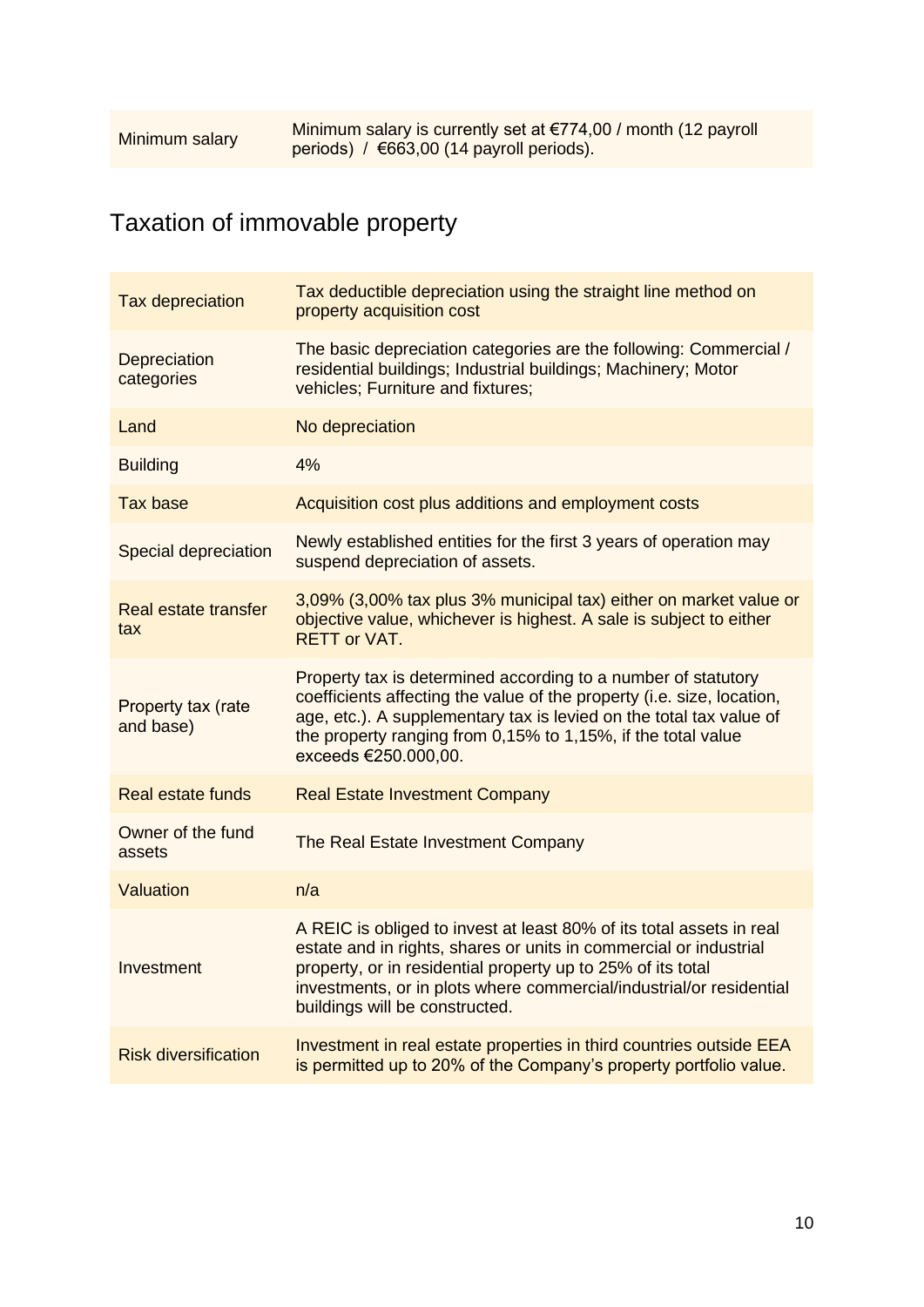| <b>Tax liability</b> | REICs are subject to tax on a biannual base at a set rate of 10% of<br>the valid European Central Bank intervention rate (Interest<br>Reference rate) increased by one point. The tax is calculated on<br>the average of the investments, plus any available funds, at their<br>current value and cannot fall below 0.375 % of the average of<br>investments, plus any available funds, at their current value. REICs<br>enjoy a number of tax benefits: tax free dividend distributions,<br>exemption from Property, Transfer Tax and stamp duty when<br>purchasing property, reduced rates of annual property taxes,<br>exemption from any tax on Capital Gains deriving from the transfer<br>of real estate property and / or the transfer of shares in<br>subsidiaries. |
|----------------------|-----------------------------------------------------------------------------------------------------------------------------------------------------------------------------------------------------------------------------------------------------------------------------------------------------------------------------------------------------------------------------------------------------------------------------------------------------------------------------------------------------------------------------------------------------------------------------------------------------------------------------------------------------------------------------------------------------------------------------------------------------------------------------|
|----------------------|-----------------------------------------------------------------------------------------------------------------------------------------------------------------------------------------------------------------------------------------------------------------------------------------------------------------------------------------------------------------------------------------------------------------------------------------------------------------------------------------------------------------------------------------------------------------------------------------------------------------------------------------------------------------------------------------------------------------------------------------------------------------------------|

#### Other significant business-related taxes

| <b>Solidarity Tax</b> | Individuals are subject to a special solidarity tax on overall annual<br>income irrespective of income source at a progressive rate ranging<br>from 0%, for income up to $€12.000,00$ , to 10% for income exceeding<br>€220.000,00.<br>Employment income arising from employment in the private sector is<br>not subject to solidarity tax.                                                                                                                                                                                                            |
|-----------------------|--------------------------------------------------------------------------------------------------------------------------------------------------------------------------------------------------------------------------------------------------------------------------------------------------------------------------------------------------------------------------------------------------------------------------------------------------------------------------------------------------------------------------------------------------------|
| <b>Trade Tax</b>      | Trading companies and self-employed individuals are subject to a<br>trading tax based on the location establishment. For locales with less<br>than 200.000 residents self-employed traders are subject to €650,00<br>tax and €800,00 for locales with over 200.000 residents while legal<br>entities are subject to €800,00 and €1.000,00 respectively. Certain<br>exceptions apply for locales with very small populations (up to 500)<br>people for mainland locales or 3.100 for islands. Such exemptions<br>apply only for non-touristic locales). |

#### **Incentives**

**Investment** incentives Substantial incentives are granted for strategic investments based on the total budget of the investment and total new jobs created. The incentives offered include spatial planning in uniform areas, fast track licensing, income tax rate set for 12 years, income tax exemption, acceleration of tax depreciation for assets that form part of the approved investment plan, subsidization of labor costs, etc.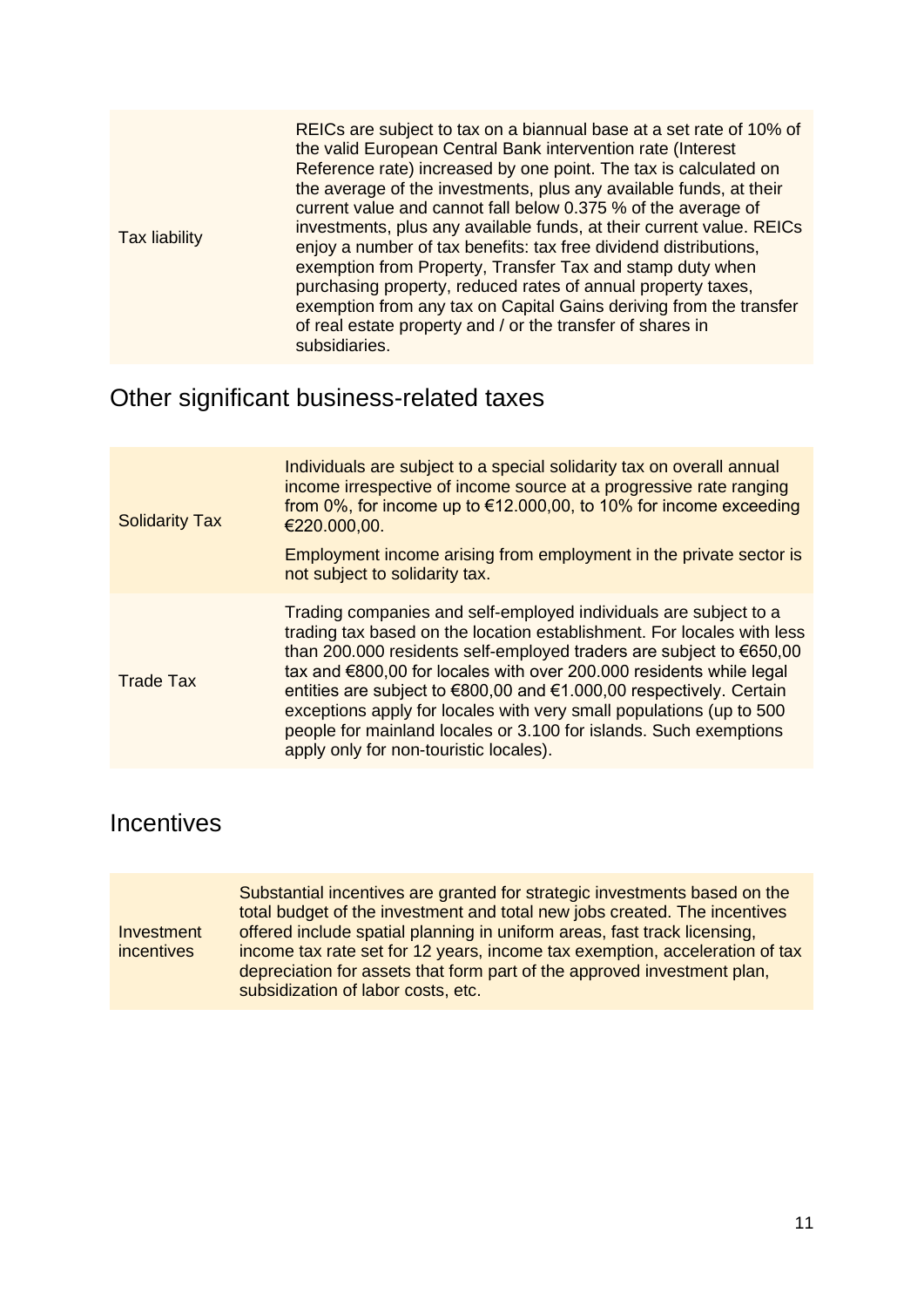| R&D<br>incentives                                        | Greece offers numerous R&D incentives in the form of incentives and<br>patent box regimes. A volume based R&D incentive scheme provides for a<br>rate of relief 30% of R&D related costs resulting in a 130% deduction of<br>eligible expenses. In case of insufficient offsetting tax liability surplus<br>credits may be carried over to the next 5 years (no refund is available). No<br>cap applies to the amount of qualifying R&D expenditure or value of R&D<br>tax relief. An income incentive patent box scheme for R&D activities<br>provides for tax free earnings during the first 3 years of IP utilization.<br>Finally, capital increases intended exclusively for R&D are exempt from<br>Capital Concentration Tax. Non-residents are eligible for the R&D regimes<br>provided they retain their tax residence in another EU or EEA member<br>state and a) at least ninety percent (90%) of their worldwide income is<br>realized in Greece or b) demonstrate that their taxable income is so low<br>that they would benefit from the reduction of tax under the tax laws of the<br>State of residence. |
|----------------------------------------------------------|------------------------------------------------------------------------------------------------------------------------------------------------------------------------------------------------------------------------------------------------------------------------------------------------------------------------------------------------------------------------------------------------------------------------------------------------------------------------------------------------------------------------------------------------------------------------------------------------------------------------------------------------------------------------------------------------------------------------------------------------------------------------------------------------------------------------------------------------------------------------------------------------------------------------------------------------------------------------------------------------------------------------------------------------------------------------------------------------------------------------|
| Young<br>employees,<br>elderly<br>employees              | Employer pension scheme contributions subsidy for employees below the<br>age of 25 in the private sector.                                                                                                                                                                                                                                                                                                                                                                                                                                                                                                                                                                                                                                                                                                                                                                                                                                                                                                                                                                                                              |
|                                                          | Super deduction of 150% of employer's social security contributions per<br>employee for hiring employees bellow the age of 30 and / or long term<br>unemployed individuals. The deduction is capped at 14 times the statutory<br>minimum salary paid to a single employee over the age of 25.                                                                                                                                                                                                                                                                                                                                                                                                                                                                                                                                                                                                                                                                                                                                                                                                                          |
| <b>Educational</b><br>incentives                         | An employee can be trained under the Employment and Vocational<br>Training programme funded by employers.                                                                                                                                                                                                                                                                                                                                                                                                                                                                                                                                                                                                                                                                                                                                                                                                                                                                                                                                                                                                              |
| <b>Holding</b><br>Company<br>Regime                      | The Greek holding company regime provides for a tax exemption on<br>capital gains realized form the transfer of shares, dividend distribution<br>arising from shares in qualifying subsidiaries or capitalization of distributed<br>profits.<br>The following conditions need to be met:<br>1. the Greek holding company owns at least 10% of the share capital or<br>voting rights of the subsidiary for a time period of at least 24 months;<br>2. The subsidiary is subject to corporate income tax in the state or<br>residence;<br>3. The subsidiary is resident of an EU state and is not treated as a resident<br>or another state by virtue of an applicable DTT.<br>4. The subsidiary is an entity listed in Annex I, Part 1 of the Parent -<br>Subsidiary EU Directive (2011/96/EU).                                                                                                                                                                                                                                                                                                                         |
| <b>High Net</b><br>Worth<br><b>Individuals</b><br>regime | Under the high net worth individual regime, individuals who opt to transfer<br>their tax residence to Greece are conditionally subject to an alternative<br>taxing regime providing for an annual flat tax amount on their non-Greek<br>source income. The following conditions should be met (a) the individual<br>did not have a Greek tax resident status for the 7 of 8 years preceding the<br>transfer of his tax residence to Greece and (b) can substantiate<br>investments in real estate or moveable assets or shares of legal entities<br>based in Greece either directly (themselves or their relatives) or through a<br>legal entity in which they hold the majority of the shares. The investment<br>threshold is €500.000,00 and must be concluded within a period of 3<br>years. Eligible individuals are subject to a lump sum tax of €100.000,00 on<br>an annual basis.                                                                                                                                                                                                                               |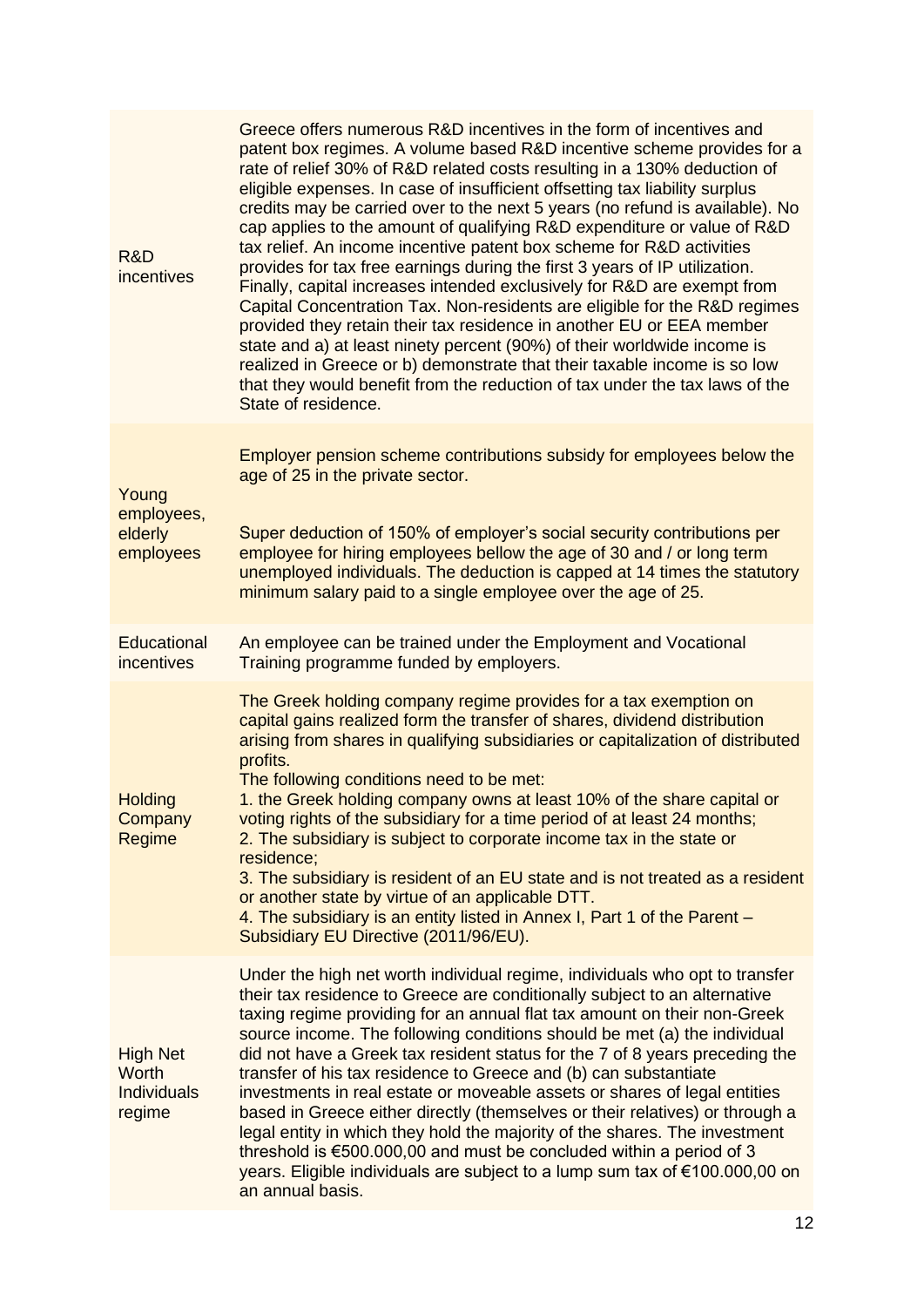| <b>Tonnage Tax</b><br>regime | The Greek tonnage tax regime applies to ship-owning companies (either<br>Greek or foreign) running vessels under a Greek flag and non-Greek ship-<br>owning companies running vessels under a foreign flag that have a ship<br>management company in Greece exclusively engaged in ship<br>management activities.                                   |
|------------------------------|-----------------------------------------------------------------------------------------------------------------------------------------------------------------------------------------------------------------------------------------------------------------------------------------------------------------------------------------------------|
|                              | Tax is calculated per unit of tonnage (in US dollars based on the gross<br>tonnage of the vessel) and the annual tax is determined on the basis of tax<br>per tonne and the total tonnage of the vessel, taking into account some<br>certain coefficients, i.e. age of the ship, etc.                                                               |
|                              | In addition, shipping tonnage tax is significantly reduced if the ship flies the<br>Greek flag and:                                                                                                                                                                                                                                                 |
|                              | Trades regularly between Greek and foreign ports or solely between<br>$\bullet$<br>foreign ports (50% reduction).<br>Is a passenger ship, sailing vessel or motor vessel (60%).<br>Is a fishing vessel (75%).<br>$\bullet$<br>Vessels built in Greek shipyards and flying a Greek flag are exempt<br>from tax for the first six years of operation. |
|                              | The provided tax exemption extends to the shareholders with regard to<br>distributed dividends.                                                                                                                                                                                                                                                     |

# Tax liabilities

|                                                 | For taxpayers                                                                                                                                                                                                                                                                                                                                                                                                                | For directors<br>(chief officers) | For shareholders |  |
|-------------------------------------------------|------------------------------------------------------------------------------------------------------------------------------------------------------------------------------------------------------------------------------------------------------------------------------------------------------------------------------------------------------------------------------------------------------------------------------|-----------------------------------|------------------|--|
| Binding opinion/<br><b>Advanced tax rulings</b> | Taxpayers may address queries to the Tax Authority regarding<br>tax issues / Advanced Tax Rulings not available.                                                                                                                                                                                                                                                                                                             |                                   |                  |  |
| <b>Penalties for late</b><br>payment of tax     | Late payment or non-payment (tax<br>assessment following a tax audit) of tax<br>incurs interest payment on the tax due<br>beginning from the legal deadline for<br>payment until the date of payment of the<br>tax. Currently the interest rate is set at<br>8.76% per annum. Interest is calculated<br>per diem.                                                                                                            |                                   | n/a              |  |
| Tax misdemeanor<br>provisions                   | Tax misdemeanors cover a wide range of tax infringements that<br>includes late and inaccurate filing, failure to file, improper<br>keeping of books, improper recording of accounts, non-<br>cooperation with the tax authorities, etc Penalties vary<br>depending on the type of accounting books the taxpayer keeps,<br>the type of tax and the severity of the misdemeanor in cases of<br>inaccurate reporting of income. |                                   |                  |  |
| <b>Criminal provisions</b>                      | Criminal provisions for tax fraud / tax evasion and non-payment<br>of due taxes for a period exceeding four months.                                                                                                                                                                                                                                                                                                          |                                   |                  |  |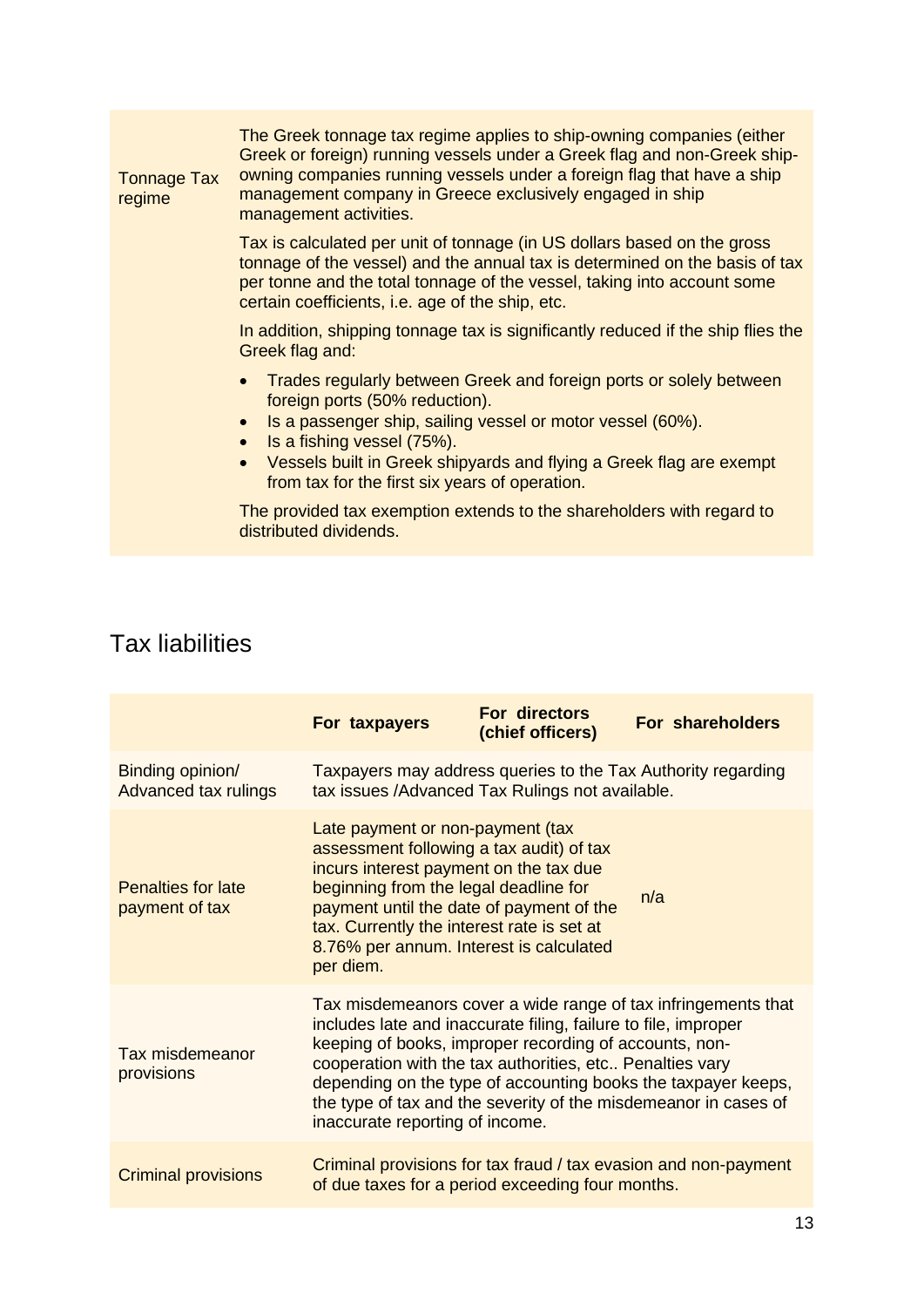| Piercing the corporate<br>veil        | Legal entities are not subject to criminal liabilities / charges;<br>criminal liability falls on the individuals involved in the effective<br>management, administration and representation of the entity<br>instead. |     |     |
|---------------------------------------|-----------------------------------------------------------------------------------------------------------------------------------------------------------------------------------------------------------------------|-----|-----|
| <b>Advanced pricing</b><br>agreements | <b>Advanced Pricing</b><br>Agreements are<br>available (up to four<br>years).                                                                                                                                         | n/a | n/a |

#### Deadlines for reporting and payment of taxes and social contributions

| <b>Type of tax</b>          | <b>Reporting deadline</b>                                                                                                                                                                                                                                                                                                                                                                                                                              | <b>Payment deadline</b>                                                                                                                                                                                                                   |
|-----------------------------|--------------------------------------------------------------------------------------------------------------------------------------------------------------------------------------------------------------------------------------------------------------------------------------------------------------------------------------------------------------------------------------------------------------------------------------------------------|-------------------------------------------------------------------------------------------------------------------------------------------------------------------------------------------------------------------------------------------|
| <b>CPT</b>                  | 6 months following the end of<br>the fiscal year.                                                                                                                                                                                                                                                                                                                                                                                                      | In 6 monthly instalments. First<br>instalment is due on the last<br>work day of the month following<br>the reporting deadline.                                                                                                            |
| <b>PIT</b>                  | End of June.                                                                                                                                                                                                                                                                                                                                                                                                                                           | In three instalments (July,<br>September, November).                                                                                                                                                                                      |
| <b>VAT</b>                  | Monthly or quarterly (periodic)<br>VAT depending on the type of<br>accounting books kept (single<br>or double-entry books). Periodic<br>VAT returns must be filed until<br>the last working day of the<br>month following the<br>corresponding tax period it<br>relates to, V.A.T. intra<br>community transaction listings<br>are filled on a monthly basis<br>until the 26th of the month<br>following the corresponding tax<br>period it relates to. | Payment of the relevant VAT<br>amount due. VAT amount due<br>exceeding €100,00 may be<br>paid in two equal and interest-<br>free monthly instalments. VAT<br>liabilities less than $€30,00$ may<br>be deferred to the next tax<br>period. |
| <b>Social contributions</b> | Social contributions are<br>withheld and remitted on a<br>monthly PAYE basis                                                                                                                                                                                                                                                                                                                                                                           | On the last work day of the<br>month following payment                                                                                                                                                                                    |
| Other (where<br>relevant)   | n/a                                                                                                                                                                                                                                                                                                                                                                                                                                                    | Withheld taxes are remitted<br>until the end of the second<br>month following payment of the<br>payment subject to withholding<br>tax.                                                                                                    |

## Double taxation treaties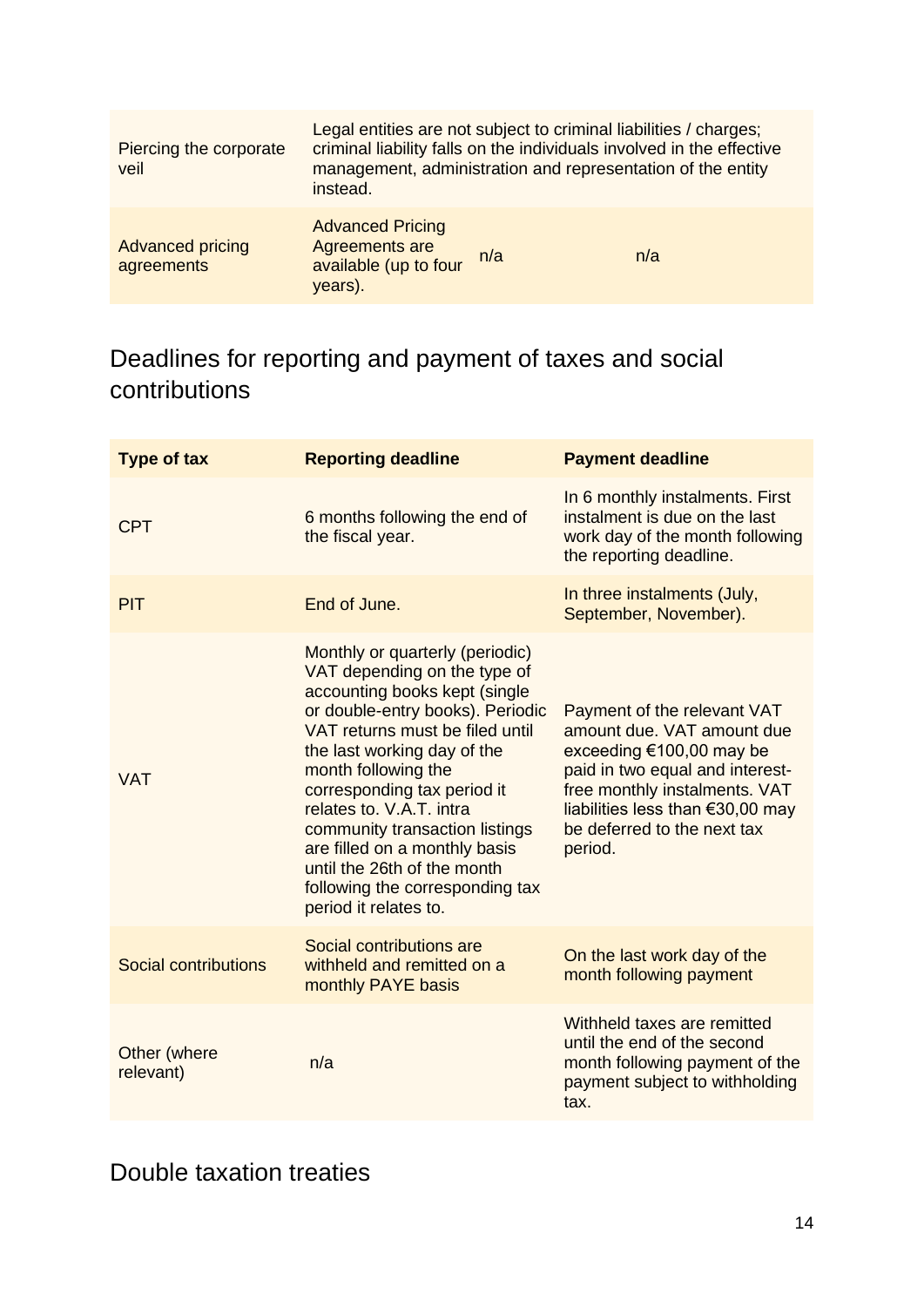| <b>Country</b>                     | <b>Dividends</b> | <b>Royalties</b> | <b>Interest</b> | <b>Affected by MLI</b>        |
|------------------------------------|------------------|------------------|-----------------|-------------------------------|
| <b>Americas</b>                    |                  |                  |                 |                               |
| Canada                             | 5% / 15% (b)     | $10\%$ (e)       | 10%             | <b>Yes</b>                    |
| <b>Mexico</b>                      | 10%              | 10%              | 10%             | Yes                           |
| <b>United States of</b><br>America | (Domestic rate)  | 0%               | 0% / Domestic   | n/a                           |
| <b>Asia/Pacific</b>                |                  |                  |                 |                               |
| Armenia                            | 10%              | 5%               | 10%             | n/a* Notification<br>mismatch |
| Azerbaijan                         | 8%               | 8%               | 8%              | n/a                           |
| China                              | 5% / 10% (d)     | 10%              | 10%             | <b>Yes</b>                    |
| Georgia                            | 8%               | 5%               | 8%              | Yes                           |
| India                              | (Domestic rate)  | (Domestic rate)  | (Domestic rate) | <b>Yes</b>                    |
| Korea                              | 5% / 15% (d)     | 10%              | 8%              | Yes                           |
| <b>Turkey</b>                      | 15%              | 10%              | 12%             | Yes                           |
| <b>Uzbekistan</b>                  | 8%               | 8%               | 10%             | n/a                           |
| <b>Europe</b>                      |                  |                  |                 |                               |
| Albania                            | 5%               | 5%               | 5%              | Yes                           |
| <b>Austria</b>                     | 5% / 15% (a)     | 7%               | 8%              | Yes                           |
| <b>Belgium</b>                     | 5% / 15% (b)     | 5%               | 5% / 10% (c)    | Yes                           |
| Bosnia &<br>Herzegovina            | 5% / 15% (d)     | 10%              | 10%             | Yes                           |
| <b>Bulgaria</b>                    | 40% / 10%        | 10%              | 10%             | Yes                           |
| Croatia                            | 5% / 10% (d)     | 10%              | 10%             | Yes                           |
| Cyprus                             | 25%              | 0% / 5% (f)      | 10%             | Yes                           |
| <b>Czech Republic</b>              | (Domestic rate)  | 10%              | 10%             | Yes                           |
| <b>Denmark</b>                     | 38% / 18%        | 5%               | 8%              | Yes                           |
| <b>Estonia</b>                     | 5% / 15% (d)     | 5% / 10% (g)     | 10%             | Yes                           |
| Finland                            | 47% / 13%        | 10% (h)          | 10%             | Yes                           |
| France                             | (Domestic rate)  | 5%               | 10%             | Yes                           |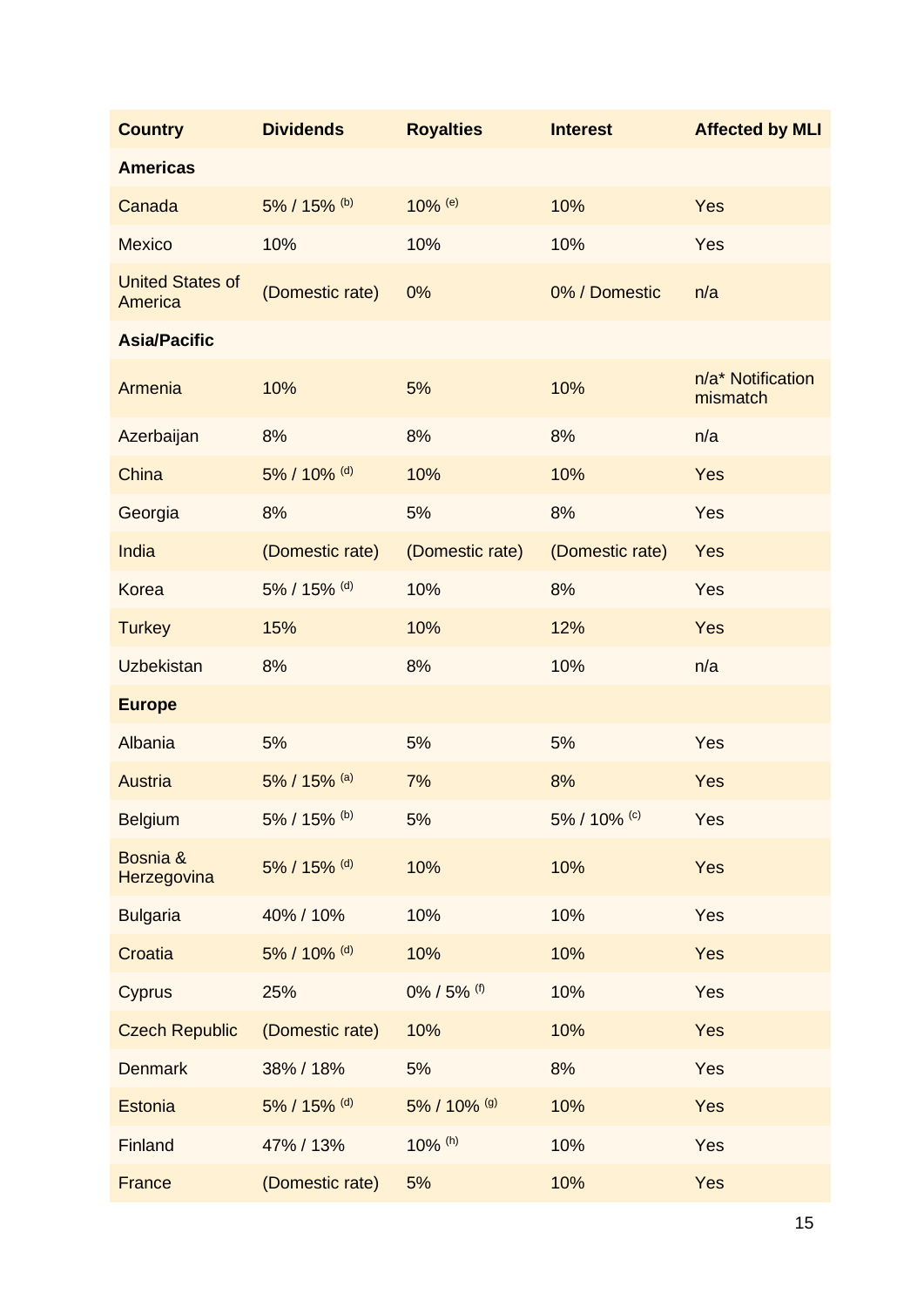| Germany                       | 25%             | 0%           | 10%          | n/a                           |
|-------------------------------|-----------------|--------------|--------------|-------------------------------|
| <b>Hungary</b>                | 10% / 45%       | 10%          | 10%          | n/a* Notification<br>mismatch |
| Iceland                       | 5% / 15% (d)    | 10%          | 8%           | Yes                           |
| <b>Ireland</b>                | 5% / 15% (b)    | 5%           | 5%           | <b>Yes</b>                    |
| Italy                         | 15%             | 5% (h)       | 10%          | Yes                           |
| Latvia                        | 5% / 10% (d)    | 5% / 10% (g) | 5%           | Yes                           |
| Lithuania                     | 5% / 10% (d)    | 5% / 10% (g) | 10%          | Yes                           |
| Luxembourg                    | 38% / 7,5%      | 5% / 7% (i)  | 8%           | <b>Yes</b>                    |
| <b>Malta</b>                  | 5% / 10% (d)    | 8%           | 8%           | Yes                           |
| Moldova                       | 5% / 10% (d)    | 8%           | 10%          | n/a                           |
| <b>Netherlands</b>            | 5% / 15% / 35%  | 5% / 7% (i)  | 8% / 10% (i) | Yes                           |
| <b>Norway</b>                 | 40% / 20%       | 10%          | 10%          | n/a* Notification<br>mismatch |
| Poland                        | (Domestic rate) | 10%          | 10%          | Yes                           |
| Portugal                      | 15%             | 10%          | 15%          | Yes                           |
| Romania                       | 45%             | 5% / 7% (i)  | 10%          | Yes                           |
| <b>Russia</b>                 | 5% / 10% (d)    | 7%           | 7%           | Yes                           |
| San Marino                    | 5% / 10% (d)    | 5%           | 10%          | Yes                           |
| Serbia                        | 5% / 15% (d)    | 10%          | 10%          | n/a* Notification<br>mismatch |
| <b>Slovak Republic</b>        | (Domestic rate) | 10%          | 10%          | Yes                           |
| Slovenia                      | 10%             | 10%          | 10%          | Yes                           |
| Spain                         | 5% / 10% (d)    | 6%           | 8%           | Yes                           |
| Sweden                        | (Domestic rate) | 5%           | 10%          | Yes                           |
| Switzerland                   | 5% / 15% (d)    | 5%           | 7%           | n/a                           |
| <b>Ukraine</b>                | 5% / 10% (d)    | 10%          | 10%          | Yes                           |
| <b>United Kingdom</b>         | (Domestic rate) | 0%           | 0%           | Yes                           |
| <b>Middle East and Africa</b> |                 |              |              |                               |
| Egypt                         | 10%             | 15%          | 15%          | Yes                           |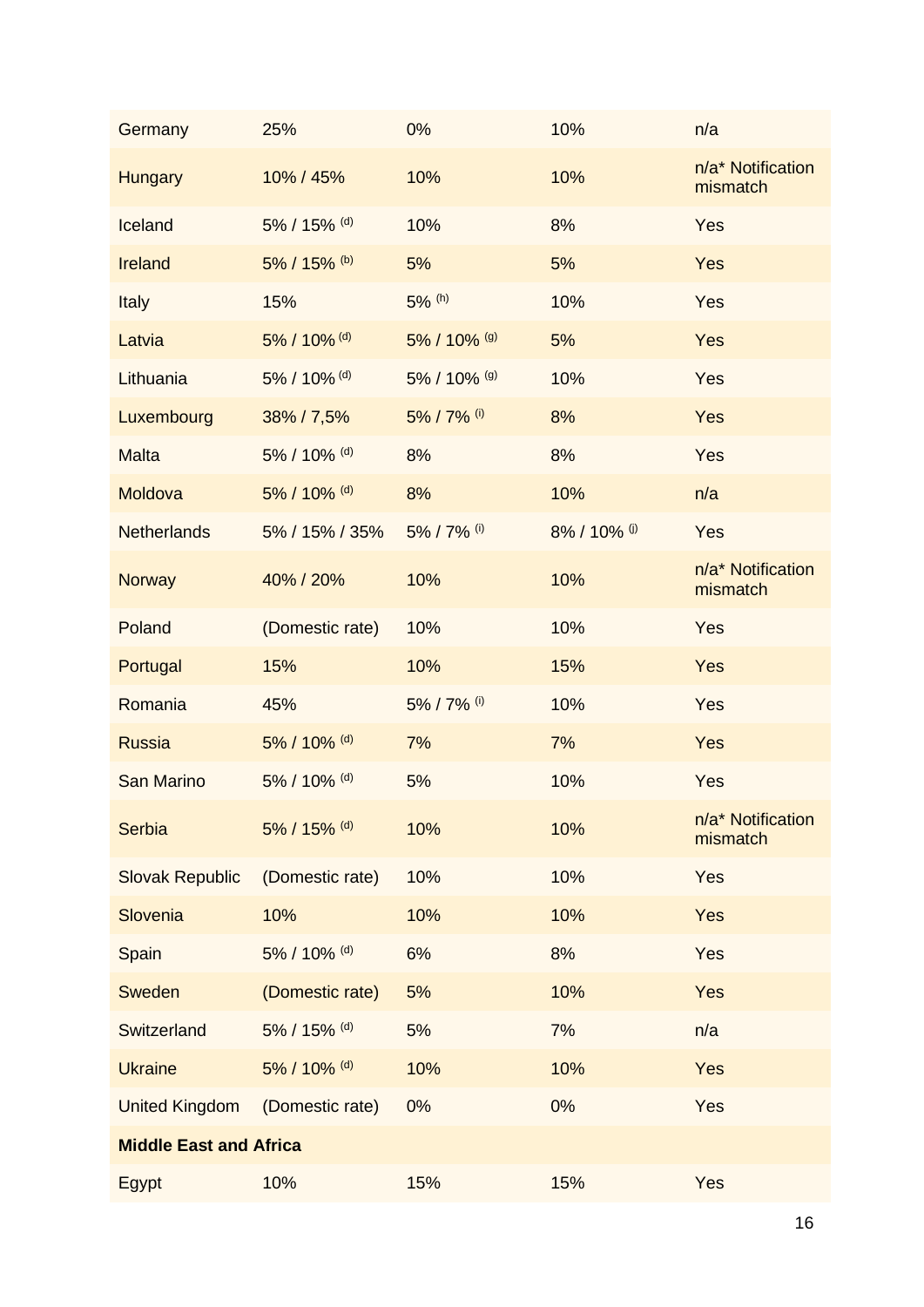| <b>Israel</b>                         | (Domestic rate) | 10%         | 10% | <b>Yes</b>                    |
|---------------------------------------|-----------------|-------------|-----|-------------------------------|
| <b>Kuwait</b>                         | 5%              | 15%         | 5%  | <b>Yes</b>                    |
| <b>Morocco</b>                        | 5% / 10% (d)    | 10%         | 10% | <b>Yes</b>                    |
| Qatar                                 | 5%              | 5%          | 5%  | Yes                           |
| Saudi Arabia                          | 5%              | 10%         | 5%  | n/a* Notification<br>mismatch |
| South Africa                          | 5% / 15% (d)    | 5% / 7% (i) | 8%  | n/a* Notification<br>mismatch |
| Tunisia                               | 35%             | 12%         | 15% | n/a* Notification<br>mismatch |
| <b>United Arab</b><br><b>Emirates</b> | 5%              | 10%         | 5%  | n/a* Notification<br>mismatch |

(a) The 5% rate applies if the beneficial owner is a company that directly holds 25% or more of the voting power of the company paying the dividends.

(b) The 5% rate is applicable to shareholders of 25% and above.

© The 5% rate applies to loans not incorporated into negotiable instruments and granted by banks.

(d) The 5% rate applies if the beneficiary is a company (other than a partnership) and directly holds 25% or more of the capital of the paying company.

€ The 0% rate applies to copyright royalties and similar payments in respect of the production or reproduction of any cultural or artistic work excluding, however, royalties in respect of motion picture films or royalties in respect of works on films or videotapes or other means of reproduction for use in connection with television broadcasting.

(f) The 5% rate applies to the right of use of cinematograph films.

(g) The 5% rate applies if the royalties consist of payments received as a consideration for the use of industrial, commercial, or scientific equipment. The 10% rate applies for all the other cases.

(h) The 0% rate applies to payments of any kind received as consideration for the use of, or the right to use, any copyright of literary, artistic, or scientific work, including cinematograph films and films or tapes for television or radio broadcasting.

(i) The 5% rate applies if the royalties consist of payments of any kind received as a consideration for the use of or the right to use any copyright of literary, artistic, or scientific work, including cinematograph films.

(j) The 8% rate applies if the beneficiary of the interests is a bank or a financial institution. The 10% rate applies to all the other cases.